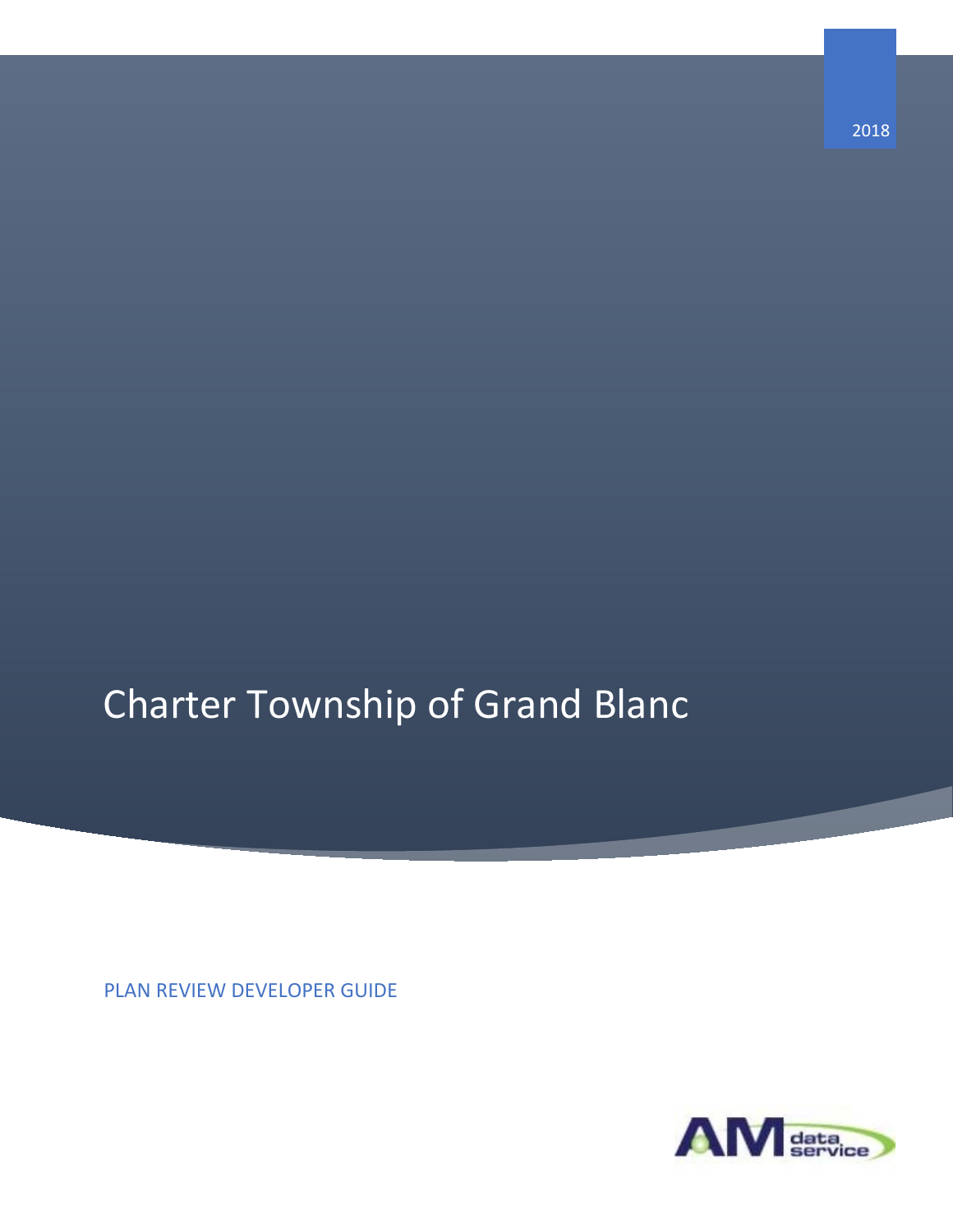# **Table of Contents**

|                                                                                                                                                                                                                                      | $2 - 3$   |
|--------------------------------------------------------------------------------------------------------------------------------------------------------------------------------------------------------------------------------------|-----------|
| Logging On <b>contract the contract of the contract of the contract of the contract of the contract of the contract of the contract of the contract of the contract of the contract of the contract of the contract of the contr</b> | 3         |
|                                                                                                                                                                                                                                      | 4         |
|                                                                                                                                                                                                                                      | 4         |
|                                                                                                                                                                                                                                      | 5         |
|                                                                                                                                                                                                                                      | $5 - 6$   |
|                                                                                                                                                                                                                                      | 7         |
|                                                                                                                                                                                                                                      | $7 - 8$   |
|                                                                                                                                                                                                                                      | 9         |
|                                                                                                                                                                                                                                      | 10        |
|                                                                                                                                                                                                                                      | $10 - 11$ |
|                                                                                                                                                                                                                                      | $12 - 13$ |
|                                                                                                                                                                                                                                      | $14 - 15$ |
|                                                                                                                                                                                                                                      | $15 - 19$ |
|                                                                                                                                                                                                                                      | $20 - 21$ |
|                                                                                                                                                                                                                                      | $21 - 23$ |
|                                                                                                                                                                                                                                      | $24 - 25$ |
|                                                                                                                                                                                                                                      | 26        |
|                                                                                                                                                                                                                                      | 27        |
| <b>Submitting a Project</b>                                                                                                                                                                                                          | 28        |
|                                                                                                                                                                                                                                      | 29        |
|                                                                                                                                                                                                                                      | $30 - 31$ |
|                                                                                                                                                                                                                                      | 32-33     |
|                                                                                                                                                                                                                                      | 34-35     |
|                                                                                                                                                                                                                                      | 35        |
|                                                                                                                                                                                                                                      | 35        |
|                                                                                                                                                                                                                                      | 36        |
|                                                                                                                                                                                                                                      | 36        |

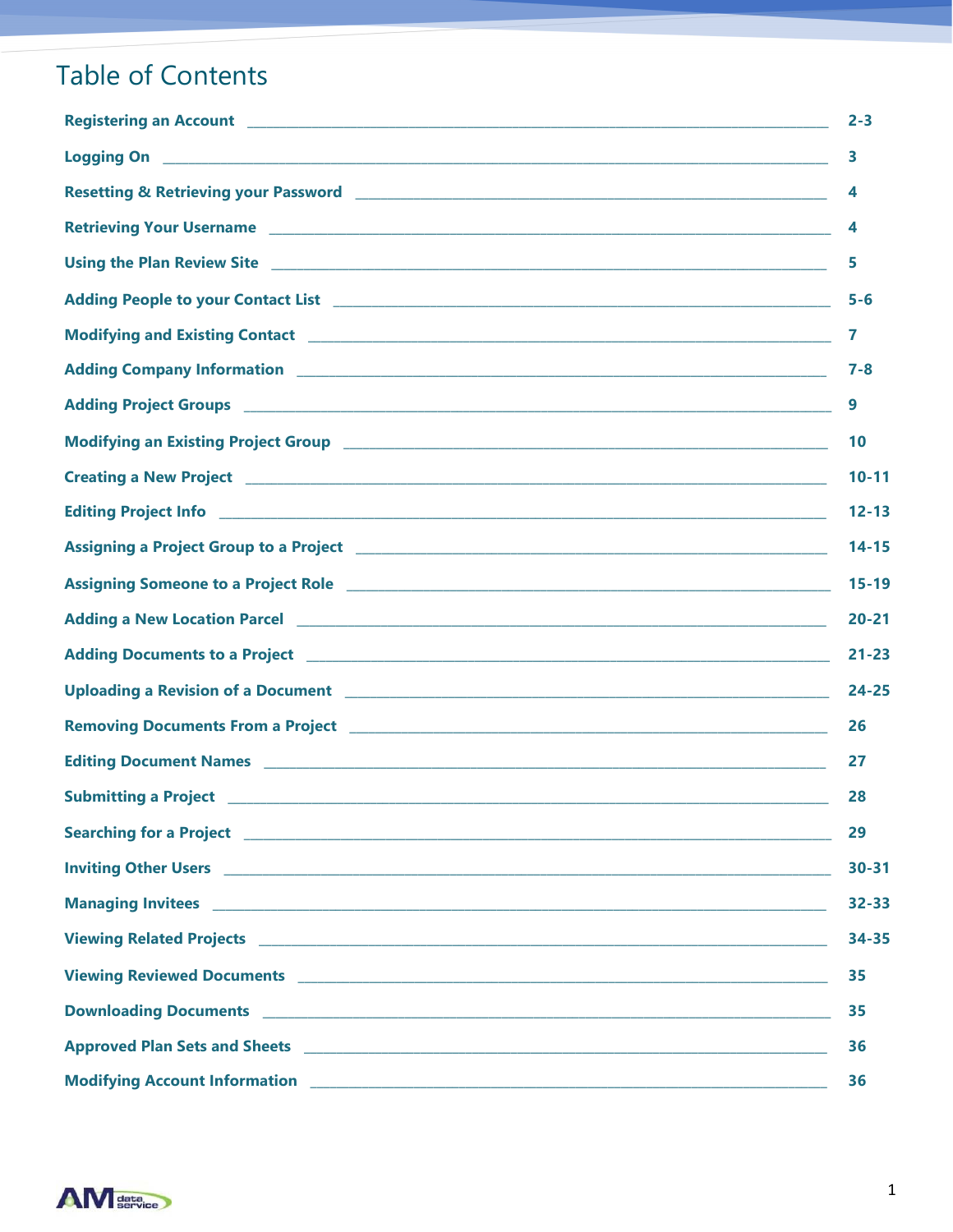### **Registering an Account**

To upload plan documents for review, you must first create a Plan Review account.

To register an account for Plan Review:

- 1. Navigate to the address of your Plan Review website.
- 2. Select the **Register** hyperlink. The **New User Registration** window is displayed.
- 3. Read the disclaimer and select the **I agree to the above terms and conditions** option.
- 4. Click **Next**. The **Registration Information** window is displayed (image below).
- 5. Enter your user information into the appropriate fields:

| ?                 | <b>Registration Information</b>         |             |                            |
|-------------------|-----------------------------------------|-------------|----------------------------|
| User name*        | alincoln                                |             | <b>Check Availability</b>  |
| Password Strength |                                         | <b>High</b> |                            |
| Password*         |                                         |             |                            |
| Confirm Password* |                                         |             |                            |
| Password Hint*    | <b>Honest Abe</b>                       |             |                            |
|                   |                                         |             |                            |
| Email address*    | alincoln@hyland.com                     |             | <b>Check Availability</b>  |
| Time Zone         | (UTC-05:00) Eastern Time (US & Canada v |             |                            |
|                   |                                         |             | <b>Next</b><br><b>Back</b> |

#### **[Option Description] User Name** Enter your unique user name in the **User name** field. This is a required field. Your user name is not case-sensitive. **Note:** You cannot use a user name that is already in use. Click **Check Availability** to see if your chosen user name is available. **Password** Enter your password for your Plan Review website account. This is a required field. Your password is case-sensitive. **Note:** The **Password Strength** indicator displays the strength of your password by color with red indicating a weak password, yellow indicating a medium strength password, and green indicating a strong password. **Confirm Password** Enter your password again for confirmation of the password entered in the **Password** field. This is a required field. Your password is case-sensitive. **Password Hint** | Enter a hint to help you remember your password. This is a required field. **Email address** Enter your email address to use for Plan Review projects. This is a required field. **Note:** You cannot use an email address that is already in use. Click **Check Availability** to see if your chosen email address is available.



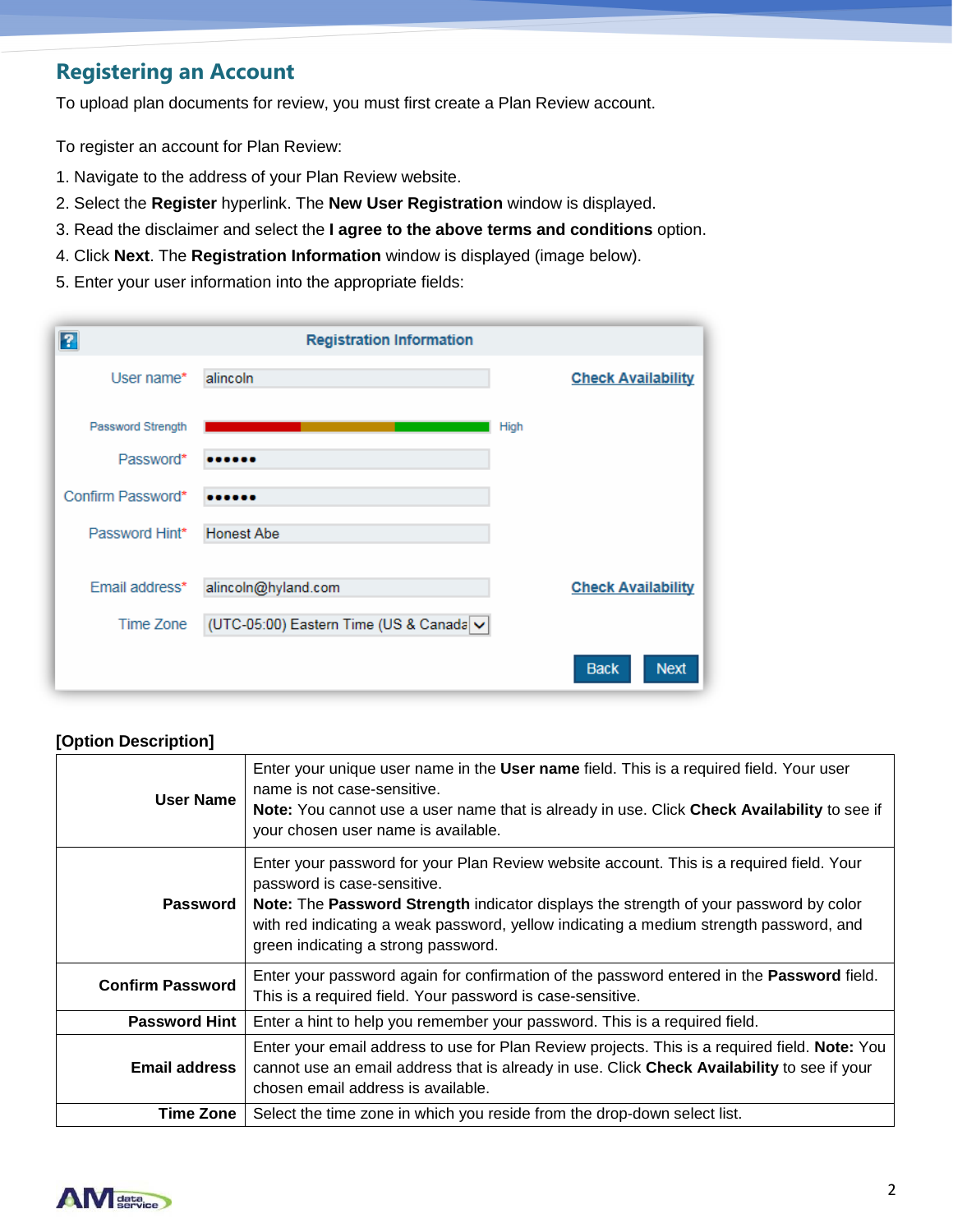6. Click **Next**. The **Account Information Summary** window is displayed.

### **Account Information Summary** 12 User name alincoln Email address alincoln@hyland.com **Back** Create

**[Account Information Window]**

7. Review your account information for accuracy. If any information is incorrect, click the **Back** button and revise your information as needed.

**Note:** Depending on your system configuration, you may also have to answer a CAPTCHA before proceeding with your registration.

8. After your information is verified and any required CAPTCHAs are answered, click **Create**. Your Plan Review account is created.

### **Logging On**

Log on to your Plan Review account to start submitting projects and creating contacts for the project.

To log on to your Plan Review account:

- 1. Navigate to the address of your Plan Review website.
- 2. Select the **Sign In** hyperlink.
- 3. Enter your user name and password in the **User name** and **Password** fields.

**Note:** If you forgot your password, you can select the **Forgot Name/Password** hyperlink to reset your password

4. Click the **Sign In** button.

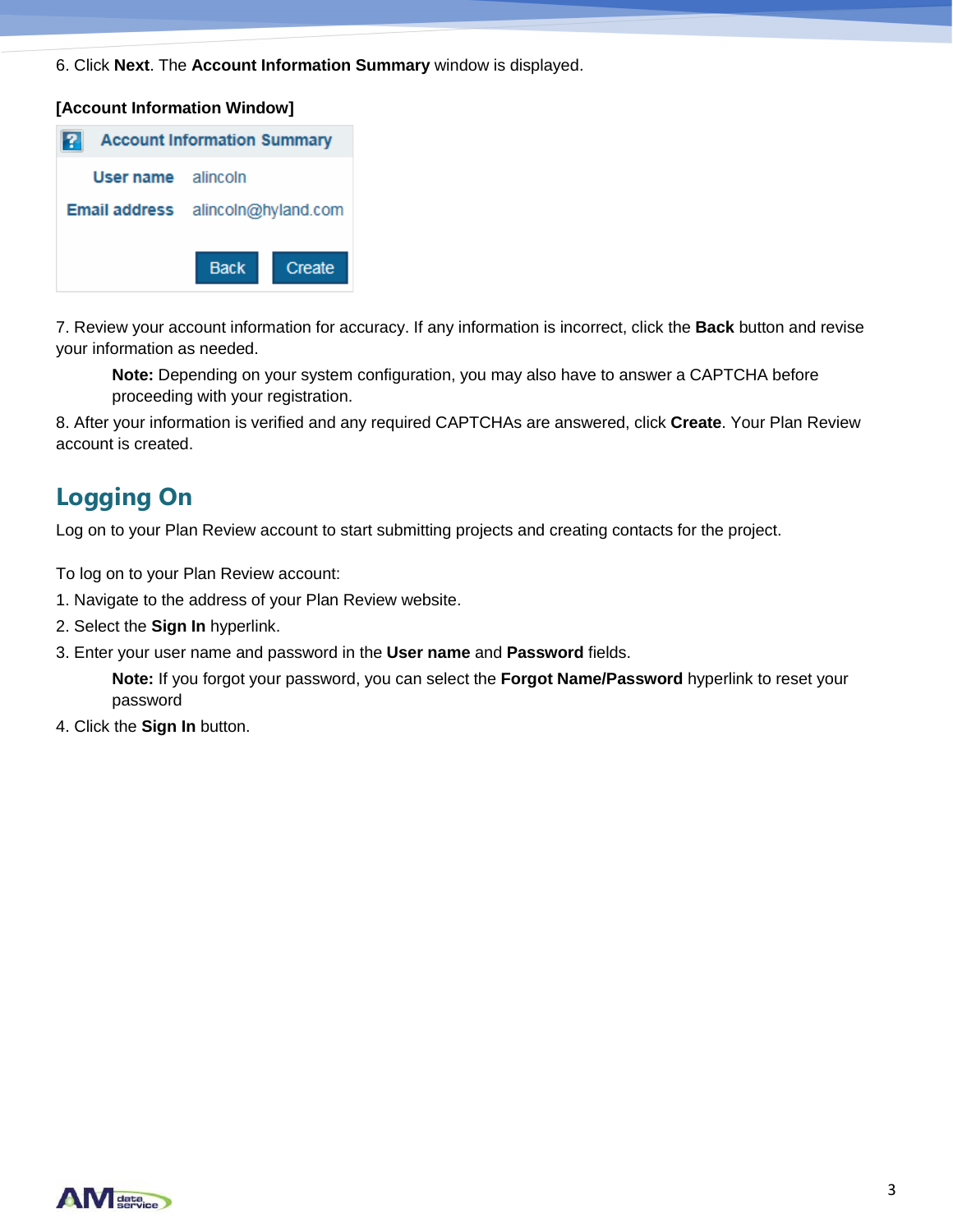### **Resetting or Retrieving Your User Name and Password**

If you forgot your user name or password, you can use the **Forgot Name/Password** feature to reset or retrieve your user name or password.

### **Resetting or Retrieving Your Password**

You can reset or retrieve your password for your Plan Review account.

- To retrieve or reset your password:
- 1. Navigate to the address of your Plan Review website.
- 2. Select the **Sign In** hyperlink.
- 3. Select the **Forgot Name/Password** hyperlink. The **Account Recovery** window is displayed.

### **[Account Recovery Window]**

| <b>Recover Password</b> |                          |                  |  |  |
|-------------------------|--------------------------|------------------|--|--|
| User name*              | alincoln                 |                  |  |  |
|                         |                          | <b>Show Hint</b> |  |  |
|                         | <b>Recover User Name</b> |                  |  |  |
| Email address*          | alincoln@hyland.com      |                  |  |  |
|                         |                          | Find             |  |  |

- 4. Type your user name in the **User name** field.
- 5. Click **Show Hint**. The **Security Password Hint** window is displayed along with your security hint.
- 6. Recover your password in one of the following ways:
- If the security hint was sufficient to remind you of your password, click the **Return to Login** button and log on to Plan Review.

• If you still do not remember your password, click the **Reset Password** button. An email message that contains a hyperlink to reset your password is sent to your email account. After you reset your password, log on to Plan Review with your user name and new password.

**Note:** Depending on your system's configuration, the hyperlink that resets your password may expire after a specified time. If your hyperlink has expired, you need to click the **Reset Password** button again to receive a new hyperlink.

### **Retrieving Your User Name**

You can recover your user name for your Plan Review account.

To retrieve your user name:

- 1. Navigate to the address of your Plan Review website.
- 2. Select the **Sign In** hyperlink
- 3. Select the **Forgot Name/Password** hyperlink. The **Account Recovery** window is displayed.
- 4. Type your email address associated with your Plan Review account in the **Email address** field.
- 5. Click **Find**. An email message that contains your user name is sent to your email account.

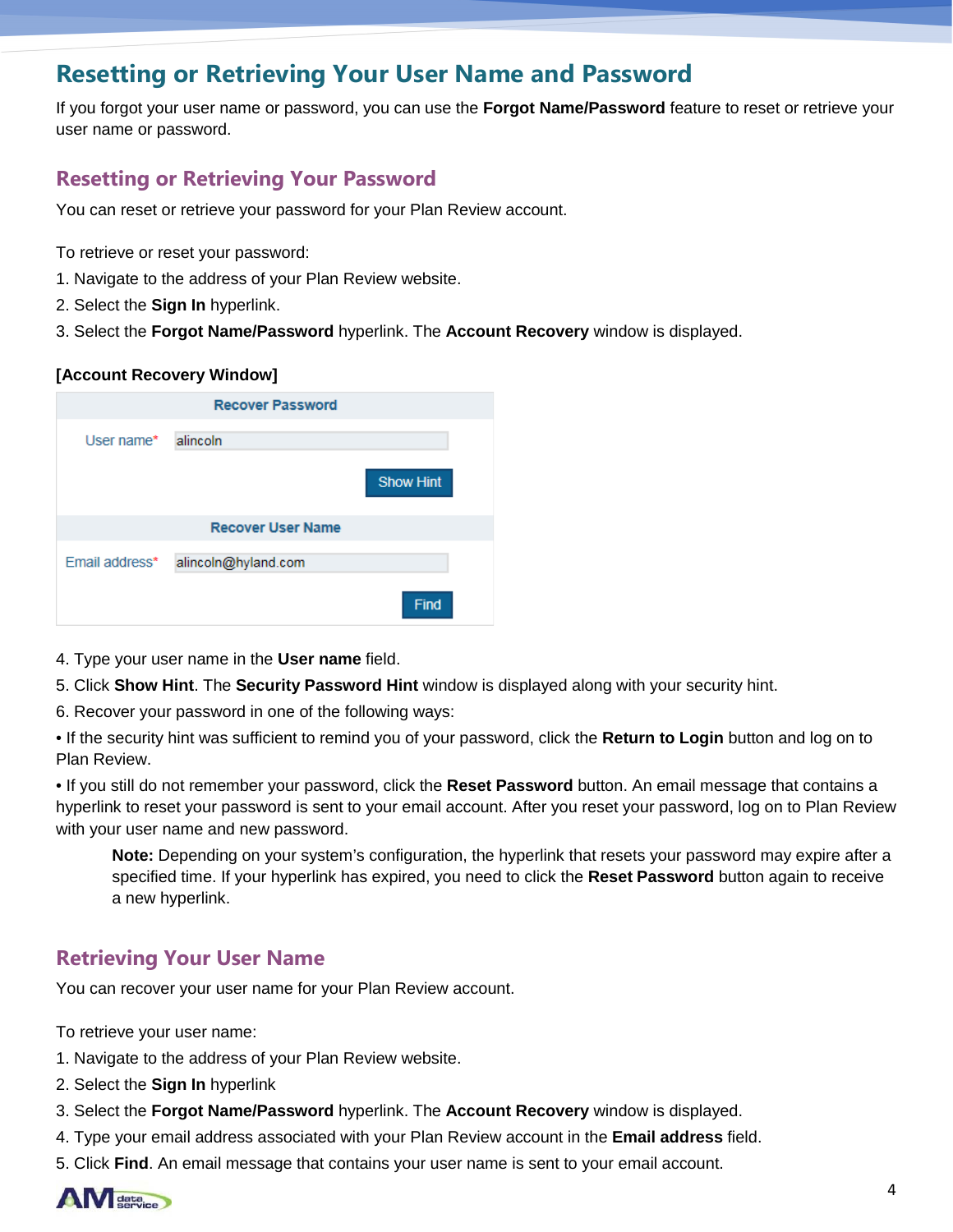### Using the Plan Review Website

The following list contains a brief overview of the steps you need to perform to create and submit a project for review using the Plan Review website.

1. Enter contact information for people that are associated with your project (including information for the company at which they are employed).

2. Create a project within Plan Review that is used to store all documents and information related to your project.

3. Assign the contacts you added in step 1 to the roles they perform for your project (for example, Architect or Subcontractor).

4. Enter the locations at which the project is taking place.

- 5. Upload plan documents associated with the project.
- 6. Submit your project for review.

**Note:** Once your project is reviewed, the reviewed documents are displayed in the **Review Documents** or **Approved Documents views.** 

7. Review any documents added to the **Review Documents** view, and modify the documents per the reviewer's comments. Once all required modifications are made, re-upload your revised plan documents.

8. Resubmit your project for review.

# Adding People to Your Contacts List

Your Plan Review contact list is used to store contact information for every person that has a significant level of involvement with any of your projects. This could include a project's architect, an engineer, or a subcontractor. Any contact in your contact list can be assigned to one or more projects before it is submitted for review.

To add a new contact to your Plan Review account:

1. Click the **Settings** tab. The **Settings** window is displayed.

### **[Contacts Tab]**

| <b>Contacts</b>    | <b>Project Groups</b> |                                                                    |                                                                             |  |
|--------------------|-----------------------|--------------------------------------------------------------------|-----------------------------------------------------------------------------|--|
| Company            | <b>Name</b>           | <b>Addresses</b>                                                   | <b>Contact Information</b>                                                  |  |
|                    |                       | Phone Shack Abraham Lincoln 1234 Main Street, Cleveland, OH, 44012 | Business: 123-456-7890<br>Cell: 890-123-4567<br>Email: Abraham.Lincoln@ps.o |  |
| <b>Add Contact</b> |                       |                                                                    |                                                                             |  |
|                    |                       |                                                                    |                                                                             |  |

- 2. Click the **Contacts** tab.
- 3. Click Add Contact. The New Contact window is displayed.

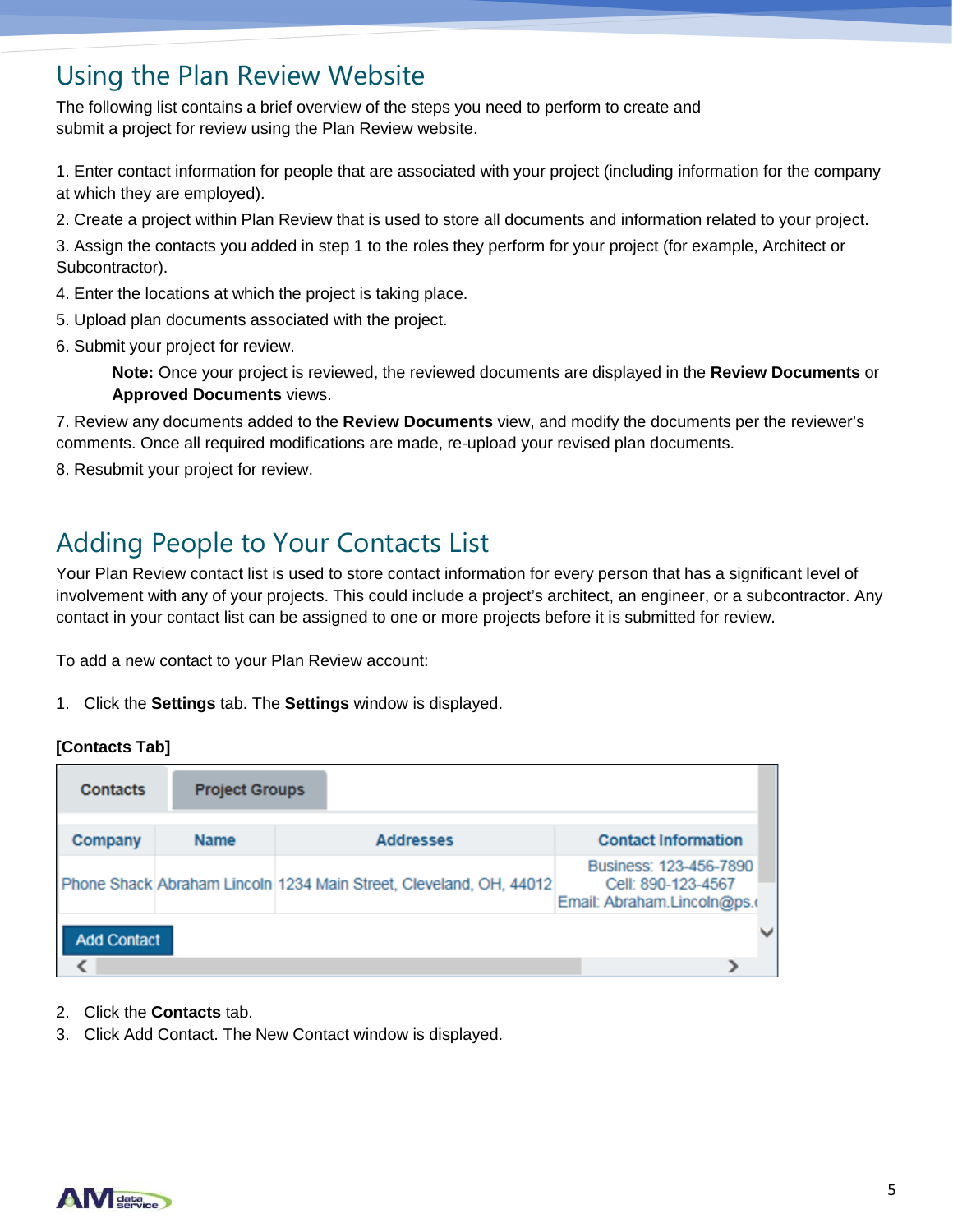### **[New Contact Window]**

|                            | Company         |              |
|----------------------------|-----------------|--------------|
| Company                    | <none></none>   | Add<br>۰     |
|                            | <b>Name</b>     |              |
| <b>First Name*</b>         |                 |              |
| <b>Middle Name</b>         |                 |              |
| Last Name*                 |                 |              |
|                            | <b>Address</b>  |              |
| <b>Use Company Address</b> | Copy            |              |
| <b>Address</b>             |                 |              |
| <b>Address 2</b>           |                 |              |
| <b>City</b>                |                 |              |
| State / Province / Region  |                 | ۰            |
| <b>Postal Code</b>         |                 |              |
|                            | <b>Contacts</b> |              |
| <b>Business Phone</b>      |                 |              |
| <b>Cell Phone</b>          |                 |              |
| <b>Email</b>               |                 |              |
|                            |                 | Close<br>Add |

### 4. Enter the information for your new contact:

### **[Option Description]**

| Select the company the contact is affiliated with from the dropdown |  |
|---------------------------------------------------------------------|--|
| select list. If the contact's company does not yet exist.           |  |
| Enter the contact's first name. This is a required field.           |  |
| Enter the contact's middle name.                                    |  |
| Enter the contact's last name. This is a required field.            |  |
| Select the Copy button to copy the selected company's address       |  |
| to the contact address fields.                                      |  |
| Enter the contact's address.                                        |  |
|                                                                     |  |
| Enter the contact's city.<br>City                                   |  |
| Enter the contact's state, province, or region.                     |  |
| Enter the contact's ZIP or Postal Code.<br><b>Postal Code</b>       |  |
| <b>Business Phone</b><br>Enter the contact's business phone number. |  |
| Enter the contact's cell phone number.<br><b>Cell Phone</b>         |  |
| Enter the contact's email address.                                  |  |
| <b>Address</b>                                                      |  |

5. Click **Add**. The contact's information is added to your **Contact** list.

**Note:** Contacts in your **Contact** list must be manually assigned to the projects they are associated with.

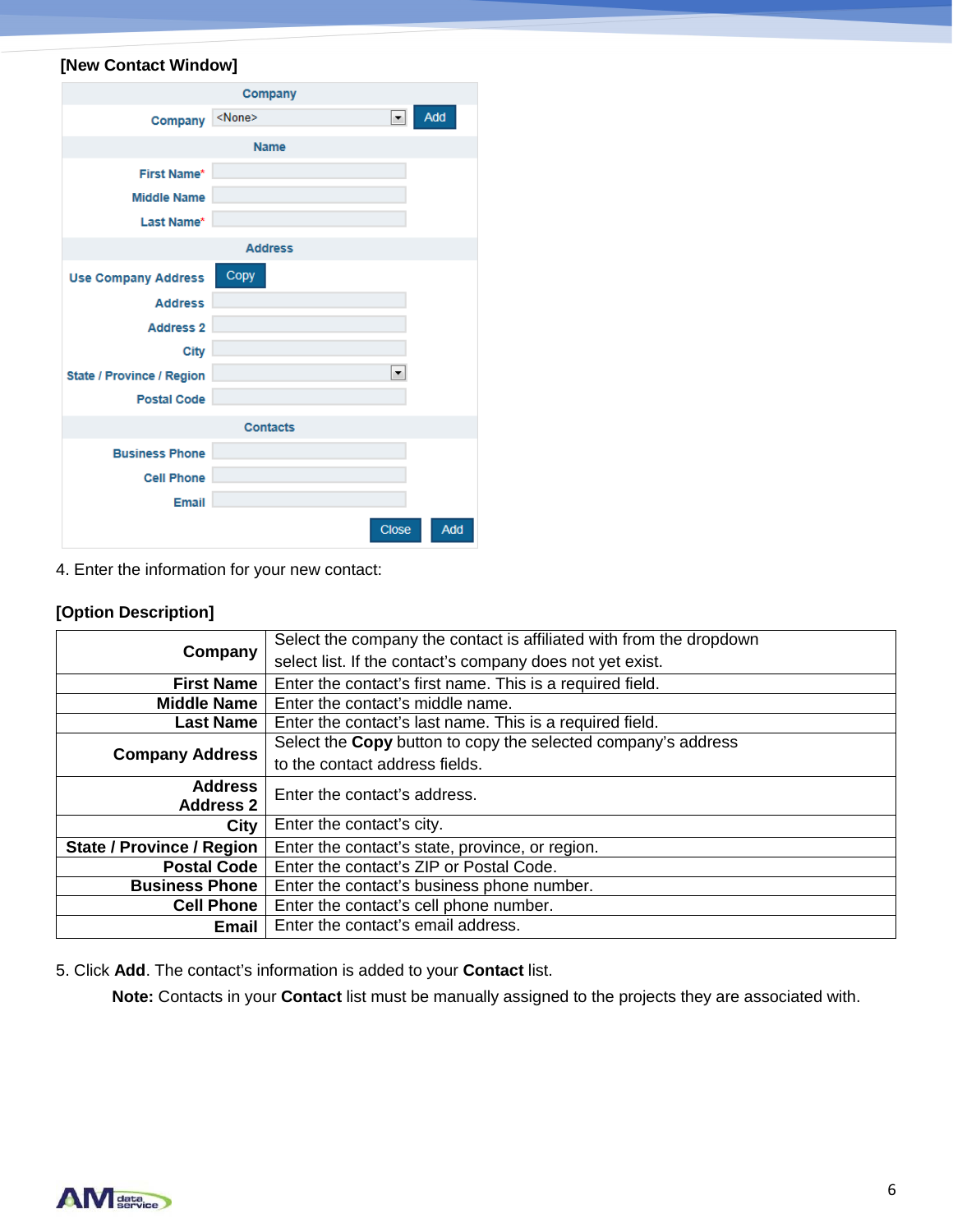### **Modifying An Existing Contact**

You can remove or modify an existing contact's information in the **Contacts** tab

To modify an existing contact:

- 1. Click the **Settings** tab. The **Settings** windows is displayed.
- 2. Click the **Contacts** tab. The list of existing contacts is displayed.

| Company     | <b>Name</b> | <b>Addresses</b>                                                                | <b>Contact Information</b>                   | <b>Actions</b> |                  |
|-------------|-------------|---------------------------------------------------------------------------------|----------------------------------------------|----------------|------------------|
|             |             | Hyland Construction, Inc. Abraham Lincoln 1234 Main Street, Westlake, OH, 44145 | Business: 456-987-6548<br>Cell: 456-789-9999 | $\mathbf{z}$   | - <sup>1</sup> × |
| Add Contact |             |                                                                                 |                                              |                |                  |

- 3. Select one of the following actions from the **Actions** column:
- Click the **Edit** button to modify an existing contact's information.
- Click the **Delete** button to remove a contact from your **Contacts** list.

### **Adding Company Information**

Each contact you create must be assigned to a company.

To add a new company to your **Company** list:

1. Click the **Settings** tab. The **Settings** window is displayed.

| <b>Contacts</b>    | <b>Project Groups</b> |                                                                    |                                                                             |
|--------------------|-----------------------|--------------------------------------------------------------------|-----------------------------------------------------------------------------|
| Company            | <b>Name</b>           | <b>Addresses</b>                                                   | <b>Contact Information</b>                                                  |
|                    |                       | Phone Shack Abraham Lincoln 1234 Main Street, Cleveland, OH, 44012 | Business: 123-456-7890<br>Cell: 890-123-4567<br>Email: Abraham.Lincoln@ps.o |
| <b>Add Contact</b> |                       |                                                                    |                                                                             |
|                    |                       |                                                                    |                                                                             |

- 2. Click the **Contacts** tab.
- 3. Click Add Contact. The New Contact window is displayed.

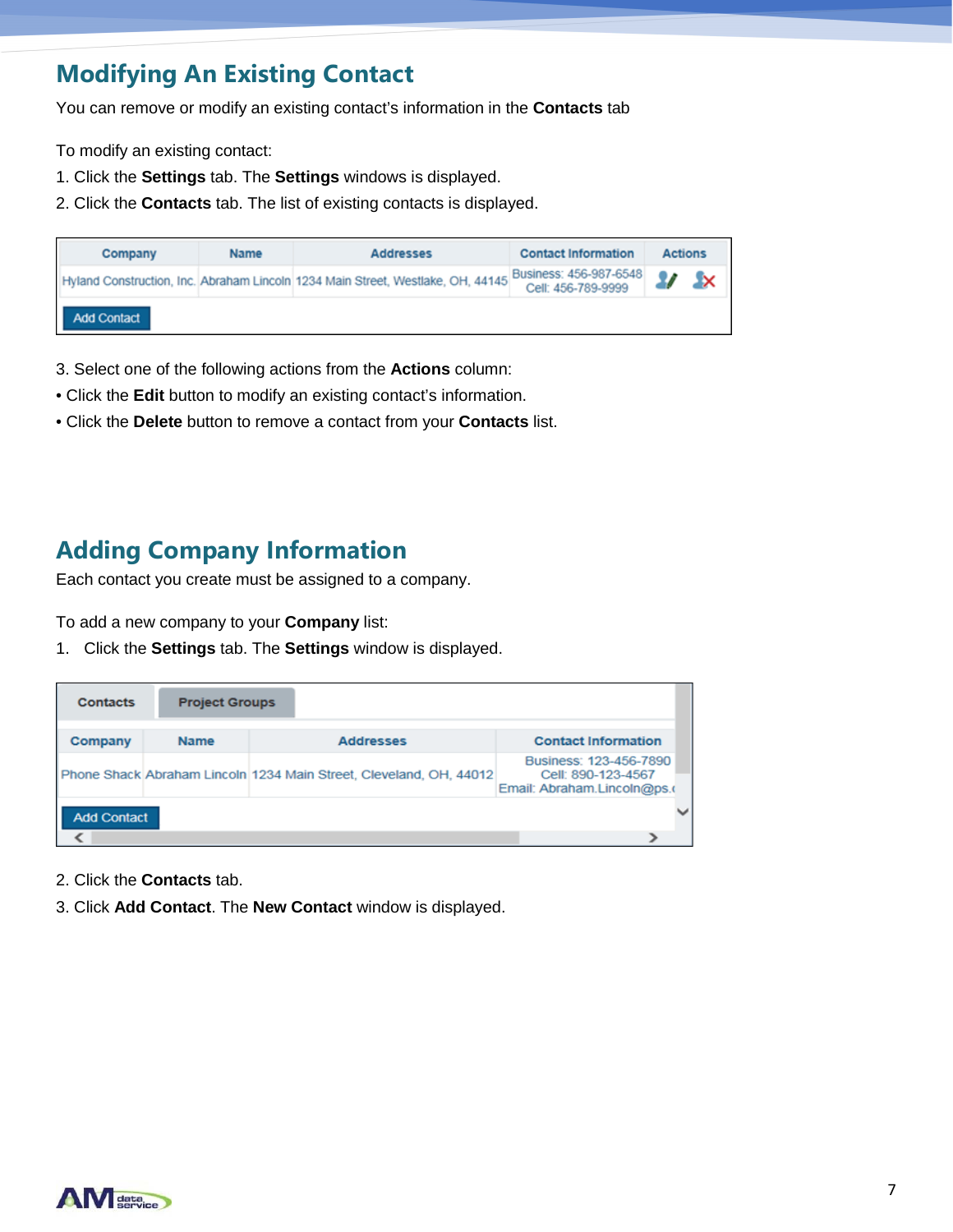### **[New Contact Window]**

|                                  | Company                                                      |     |
|----------------------------------|--------------------------------------------------------------|-----|
| Company                          | Add<br><none><br/><math>\overline{\phantom{a}}</math></none> |     |
|                                  | <b>Name</b>                                                  |     |
| <b>First Name*</b>               |                                                              |     |
| <b>Middle Name</b>               |                                                              |     |
| Last Name*                       |                                                              |     |
|                                  | <b>Address</b>                                               |     |
| <b>Use Company Address</b>       | Copy                                                         |     |
| <b>Address</b>                   |                                                              |     |
| <b>Address 2</b>                 |                                                              |     |
| <b>City</b>                      |                                                              |     |
| <b>State / Province / Region</b> |                                                              |     |
| <b>Postal Code</b>               |                                                              |     |
|                                  | <b>Contacts</b>                                              |     |
| <b>Business Phone</b>            |                                                              |     |
| <b>Cell Phone</b>                |                                                              |     |
| <b>Email</b>                     |                                                              |     |
|                                  | Close                                                        | Add |

4. Click the **Add** button to the right of the **Company** drop-down select list. The **Company** window is displayed.

|                           | Company        |
|---------------------------|----------------|
| Name*                     |                |
|                           | <b>Address</b> |
|                           |                |
| <b>Address</b>            |                |
| <b>Address 2</b>          |                |
| <b>City</b>               |                |
| State / Province / Region | ▼              |
| <b>Postal Code</b>        |                |
|                           |                |
|                           | <b>Contact</b> |
| <b>Business Phone</b>     |                |
|                           | Add<br>Close   |

5. Enter the following information for your new company:

| <b>Name</b>                         | The name of the company. This is a required field. |  |
|-------------------------------------|----------------------------------------------------|--|
| <b>Address</b>                      | The company's address                              |  |
| Address 2                           | The second line of a company's address.            |  |
| City                                | The company's city.                                |  |
| State / Province /<br><b>Region</b> | The company's state, province, or region.          |  |
| <b>Postal Code</b>                  | The company's ZIP or Postal Code.                  |  |
| <b>Business Phone</b>               | The company's phone number.                        |  |

5. Click Add. Your new company is added to your Company list.

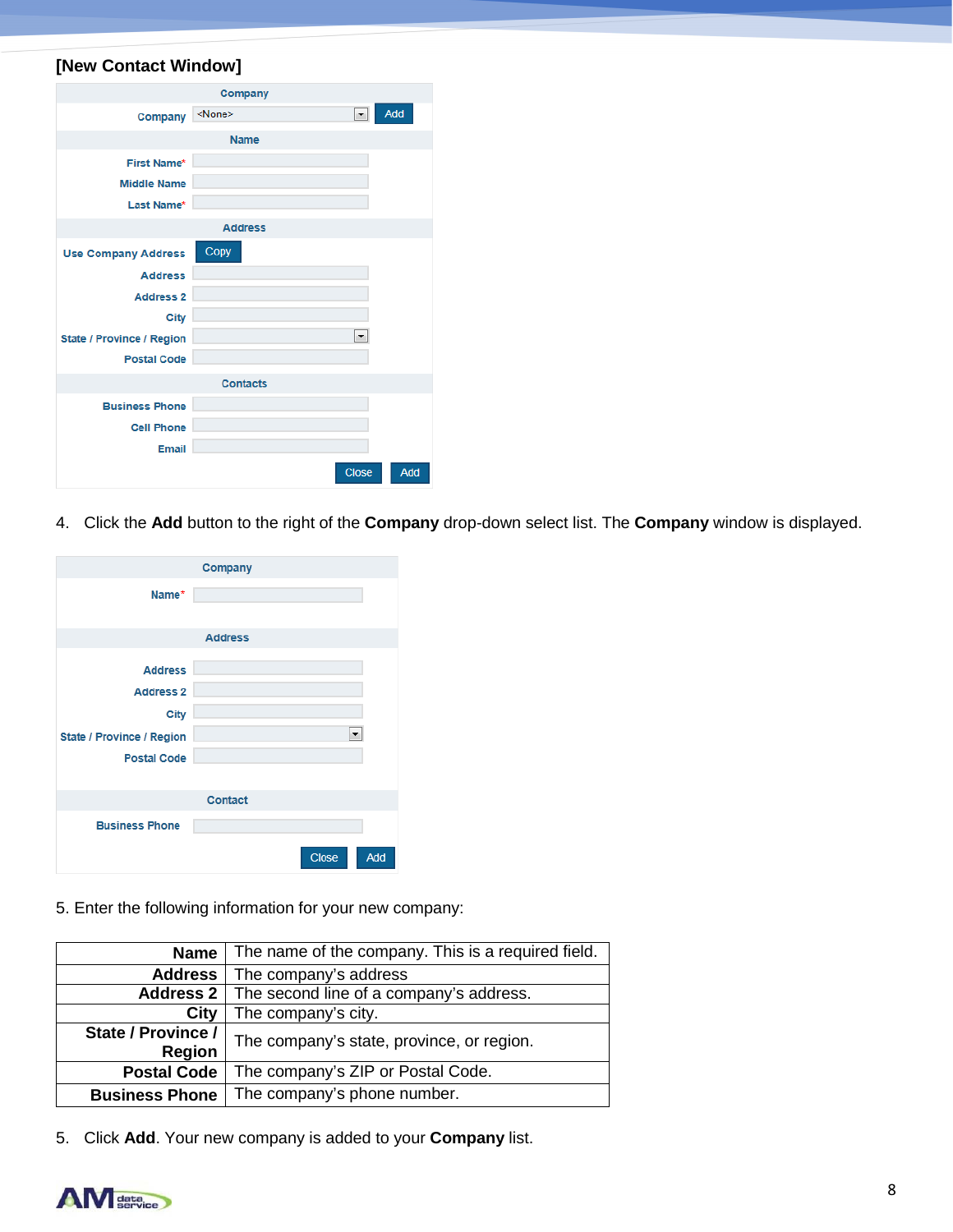# Adding Project Groups

Your Plan Review project group list is used to store project group names that can then be assigned to any new or existing projects to help organize the submitted project.

To create a new project group:

1. Click the **Settings** tab. The **Settings** window is displayed.

| <b>Contacts</b>    | <b>Project Groups</b> |                                                                    |                                                                             |  |
|--------------------|-----------------------|--------------------------------------------------------------------|-----------------------------------------------------------------------------|--|
| Company            | <b>Name</b>           | <b>Addresses</b>                                                   | <b>Contact Information</b>                                                  |  |
|                    |                       | Phone Shack Abraham Lincoln 1234 Main Street, Cleveland, OH, 44012 | Business: 123-456-7890<br>Cell: 890-123-4567<br>Email: Abraham.Lincoln@ps.o |  |
| <b>Add Contact</b> |                       |                                                                    |                                                                             |  |

- 2. Click the **Project Groups** tab.
- 3. Click **Add Project Group**. The **Edit Project Group** window is displayed.

|       | <b>Edit Project Group</b> |      |
|-------|---------------------------|------|
| Name* | <b>Close</b>              | Save |

- 4. Enter the name of the new project group in the **Name** field.
- 5. Click **Save**. The new project group is added to the **Project Group** list.

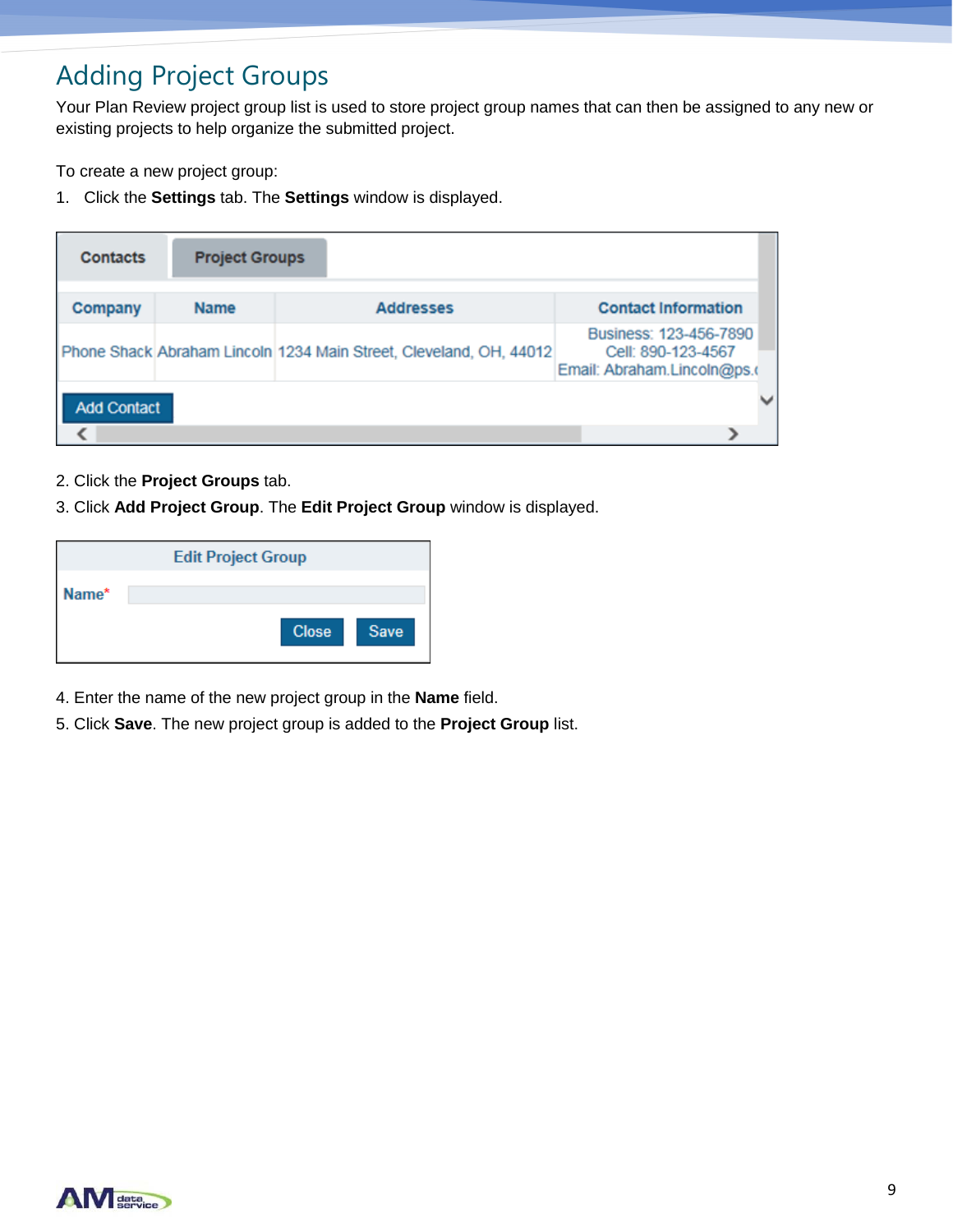### **Modifying An Existing Project Group**

You can remove or modify an existing project group from the **Project Groups** tab.

To modify existing project groups:

- 1. Click the **Settings** tab. The **Settings** window is displayed.
- 2. Click the **Project Groups** tab. The **Project Groups** window is displayed.

### **[Projects Groups Window]**

| Contacts                 | <b>Project Groups</b> |                |
|--------------------------|-----------------------|----------------|
|                          | <b>Name</b>           | <b>Actions</b> |
|                          | Project Group 1       |                |
|                          | Project Group 2       |                |
|                          | Project Group 3       |                |
| <b>Add Project Group</b> |                       |                |

- 3. Select one of the following actions from the **Actions** column:
- Click the **Edit** button to modify the name of an existing project group.
- Click the **Delete** button to remove a project group from the **Project Groups** list.

**Note:** You cannot delete a group from your **Project Groups** list if it is already assigned to an existing project.

# Creating A New Project

You can create a new project to submit for review.

To create a new project:

1. Click the **Projects** tab. The **Projects** window is displayed.

### **[Projects Window]**

|               | <b>View</b> Within Last 6 Months $\vee$ |             |                    |                           |      |
|---------------|-----------------------------------------|-------------|--------------------|---------------------------|------|
| Group         | <b>Identifier</b>                       | <b>Name</b> | <b>Create Date</b> | <b>Status</b>             | Open |
|               | <none> DPRV258</none>                   | 133493      | 4/19/2012          | <b>Pending Submission</b> | 5    |
|               | <none> DPRV257</none>                   | 4192012     | 4/19/2012          | <b>Pending Submission</b> |      |
| <none></none> | DPRV247                                 | 4010012     | 4/11/2012          | <b>Pending Submission</b> |      |

2. Perform one of the following actions to create a project:

• Select a Review Type for your new project from the **Review Type** drop-down select list in the **Start New Project**  pane and click **Add Project**.

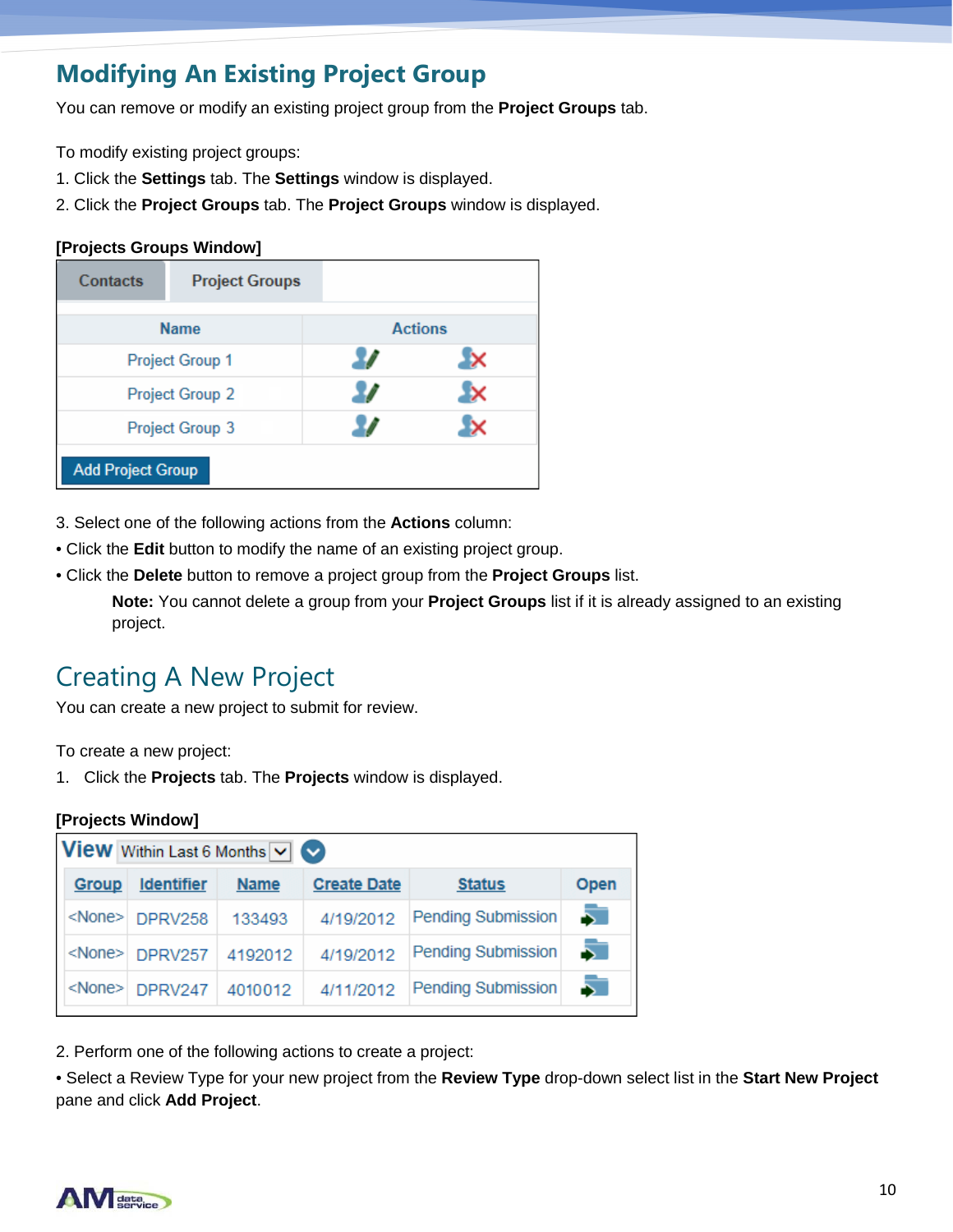#### **[Start New Project Pane]**

| <b>Start New Project</b> |  |
|--------------------------|--|
| <b>Review Type</b>       |  |
| <b>Public Works</b>      |  |
|                          |  |
| <b>Add Project</b>       |  |

• From an existing project, select the blue arrow icon next to the **New Project** section. The **Review Type** drop-down select list is displayed.

- Select the **Review Type** you want to assign to the new project and click **Add**.
- Select the **Copy** button to copy the selected project's information into the new project.

**Note:** Project documents are not copied into the new project. The **New Project** window is displayed.

#### **[New Projects Window]**

| <b>Project Information</b>  |                            |  |
|-----------------------------|----------------------------|--|
| Name*                       |                            |  |
| <b>Alternate ID</b>         |                            |  |
|                             | Review Type Floodplain Use |  |
|                             | <b>Site Address</b>        |  |
| Address <sup>*</sup>        |                            |  |
| City <sup>*</sup>           |                            |  |
| State / Province / Region * |                            |  |
| Postal Code <sup>*</sup>    |                            |  |
| <b>Roles</b>                |                            |  |
| <b>Location Parcels</b>     |                            |  |
|                             | <b>Close</b><br>Add        |  |

2. Enter the information for your new project.

**Note:** Depending on your system's configuration, additional fields may be displayed. Fill out all available fields with the required information before submitting your project.

#### **[Option Description]**

| Name                             | The name of your project.                                          |
|----------------------------------|--------------------------------------------------------------------|
|                                  | Alternate ID   An alternate ID number for your project.            |
|                                  | <b>Address</b>   The address where the project will be built.      |
| City                             | The name of the city where the project will be built.              |
| <b>State / Province / Region</b> | The name of the state or province where the project will be built. |
| Postal Code                      | The ZIP or Postal Code where the project will be built.            |

4. If desired, add one or more **Roles** to your project. For more information on adding roles.

5. If desired, add one or more **Parcels** to your project. For more information on adding location parcels.

6. Click **Add**. Your project is added to your **Projects** list, and the **Project Information** page is displayed.

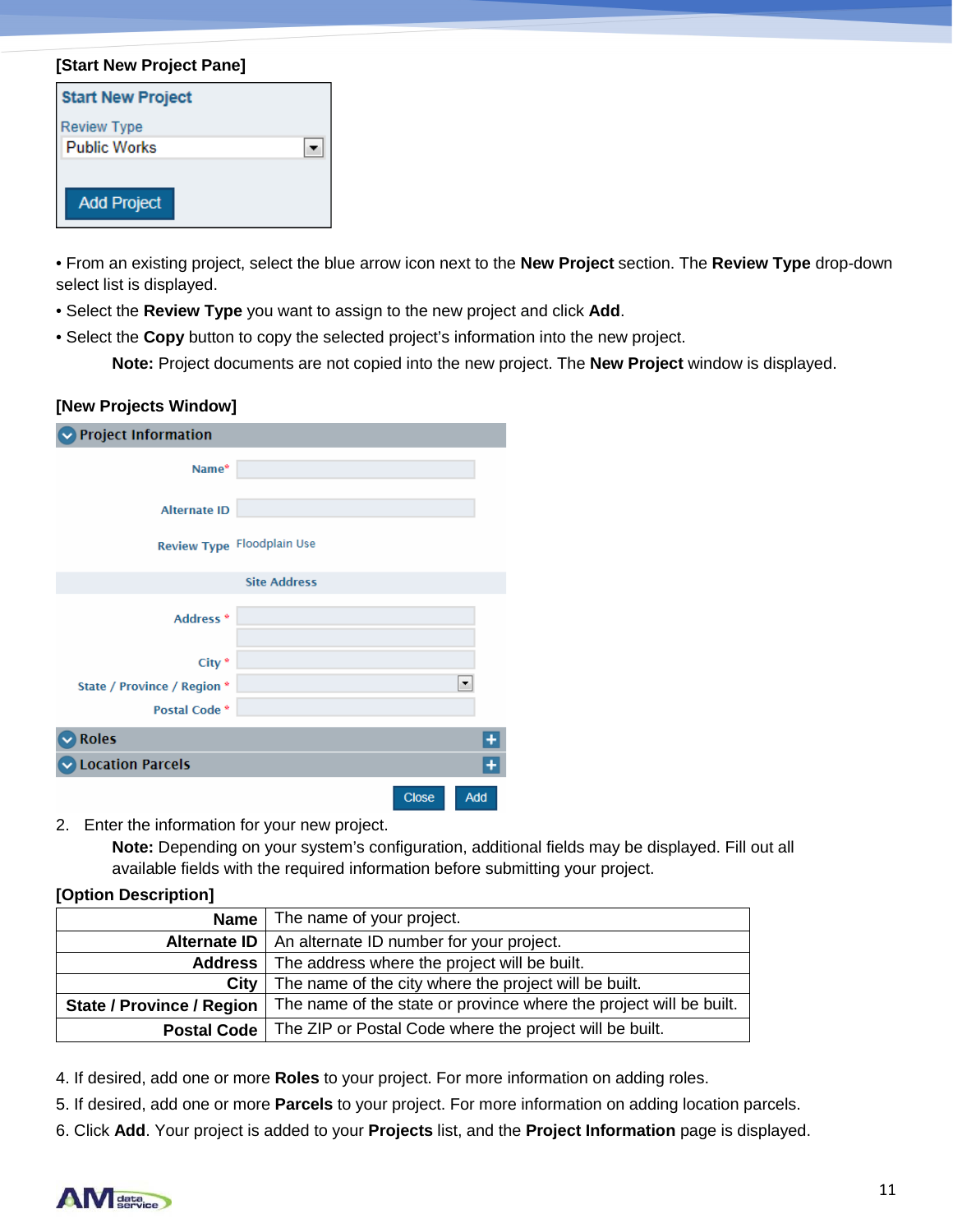# Editing Project Information

Once you have created a project, you can edit that project's information.

To edit the information of a project:

1. Click the **Projects** tab. The **Projects** window is displayed.

### **[Projects Window]**

|       | <b>View</b> Within Last 6 Months $\boxed{\vee}$ |             |                    |                           |      |
|-------|-------------------------------------------------|-------------|--------------------|---------------------------|------|
| Group | <b>Identifier</b>                               | <b>Name</b> | <b>Create Date</b> | <b>Status</b>             | Open |
|       | <none> DPRV258</none>                           | 133493      | 4/19/2012          | Pending Submission        | 5    |
|       | <none> DPRV257</none>                           | 4192012     | 4/19/2012          | <b>Pending Submission</b> |      |
|       | <none> DPRV247</none>                           | 4010012     | 4/11/2012          | <b>Pending Submission</b> |      |

2. Click the **Select** button for the project you want to add a contact to. The **Project Information** window is displayed.

### **[Projects Information Window]**

| <b>Project Information</b>                                              | <b>Plan Documents</b>   | <b>Review Documents</b>                                 |                                     |             |
|-------------------------------------------------------------------------|-------------------------|---------------------------------------------------------|-------------------------------------|-------------|
| <b>Approved Documents</b>                                               | <b>Related Projects</b> |                                                         | <b>Project Invitations</b>          |             |
| Project<br>SPR102                                                       |                         | <b>Project Information</b>                              |                                     | <b>Edit</b> |
| Group<br>Project Group 1<br><b>Name</b><br>Project One<br><b>Status</b> |                         | <b>Name</b><br><b>Identifier</b><br><b>Alternate ID</b> | <b>Project One</b><br><b>SPR102</b> |             |
|                                                                         |                         | <b>Review Type</b>                                      | SPR - Site Plan<br>Review           |             |
|                                                                         |                         | <b>Site Address</b>                                     |                                     |             |
| <b>Review Status</b><br>Review Cycle 1, Open, Due<br>3/28/2018          |                         | <b>Address</b>                                          | 123 Main<br><b>Street</b>           |             |
|                                                                         |                         | City                                                    | Anytown                             |             |
| <b>Project Group</b>                                                    |                         | State /<br>Province /<br><b>Region</b>                  |                                     |             |
|                                                                         |                         | <b>Postal</b><br>Code                                   |                                     |             |
| <b>New Project</b>                                                      |                         |                                                         |                                     |             |

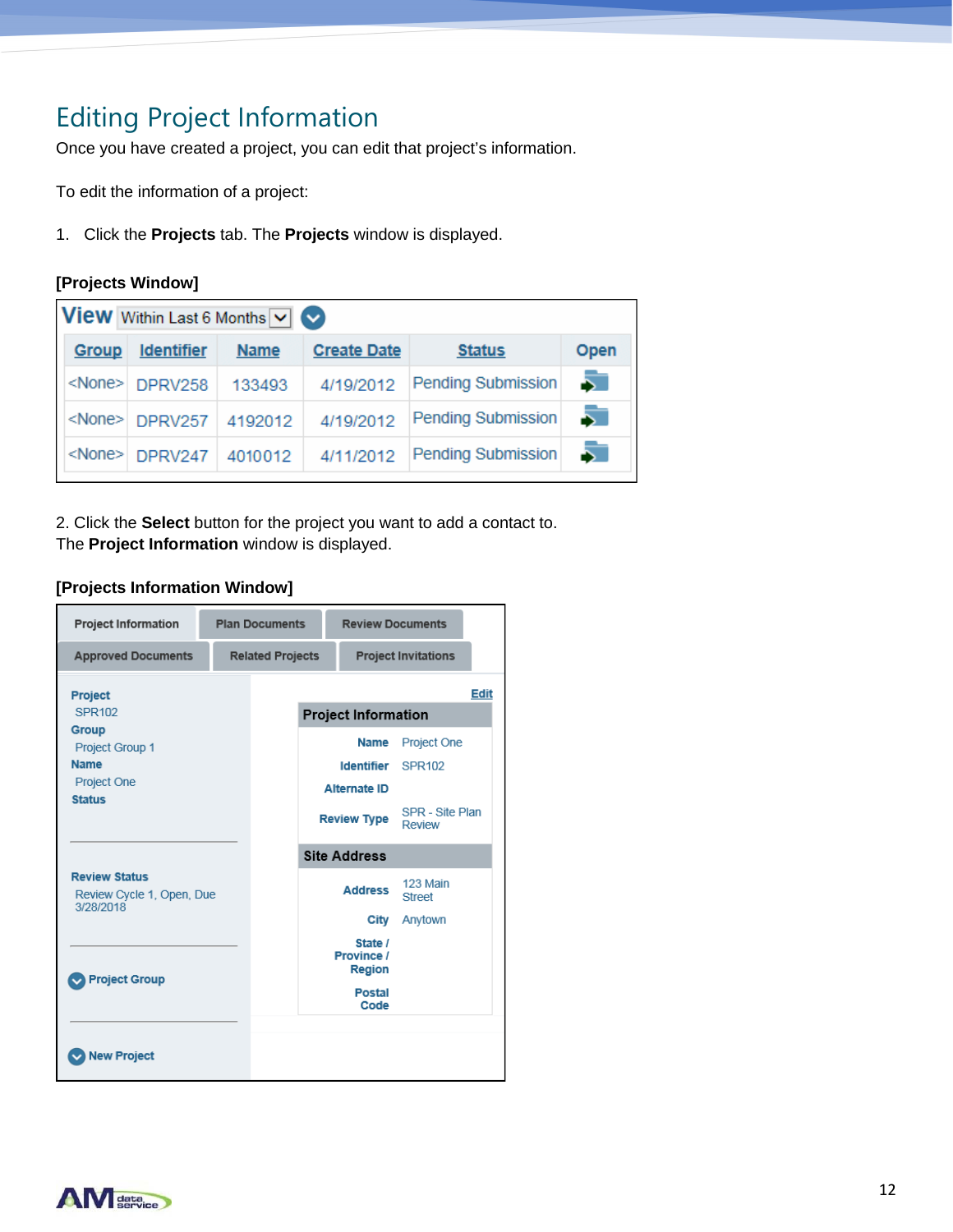**3.** Select the **Edit** hyperlink. The **Edit Project Information** window is displayed.

### **[Edit Project Information Window]**

| $\blacktriangleright$ Project Information |                                  |
|-------------------------------------------|----------------------------------|
|                                           | Name* Future Hospital            |
|                                           | Identifier RNUP109               |
| Alternate ID FH                           |                                  |
|                                           | Review Type Permit Non-Utilities |
|                                           | <b>Site Address</b>              |
|                                           | Address * 123 Main Street        |
|                                           | City * Cleveland                 |
| State / Province / Region * OH            | ▼                                |
| Postal Code * 44012                       |                                  |

4. Edit the following fields as desired.

#### **[Option Description]**

|                                  | <b>Name</b> The name of your project.                              |
|----------------------------------|--------------------------------------------------------------------|
|                                  | <b>Alternate ID</b>   An alternate ID number for your project.     |
|                                  | <b>Address</b>   The address where the project will be built.      |
| City                             | The name of the city where the project will be built.              |
| <b>State / Province / Region</b> | The name of the state or province where the project will be built. |
| <b>Postal Code</b>               | The ZIP or Postal Code where the project will be built.            |

**Note:** Depending on your system's configuration, additional fields may be displayed. Fill out all available fields with the required information before submitting your project.

5. Click **Save**.

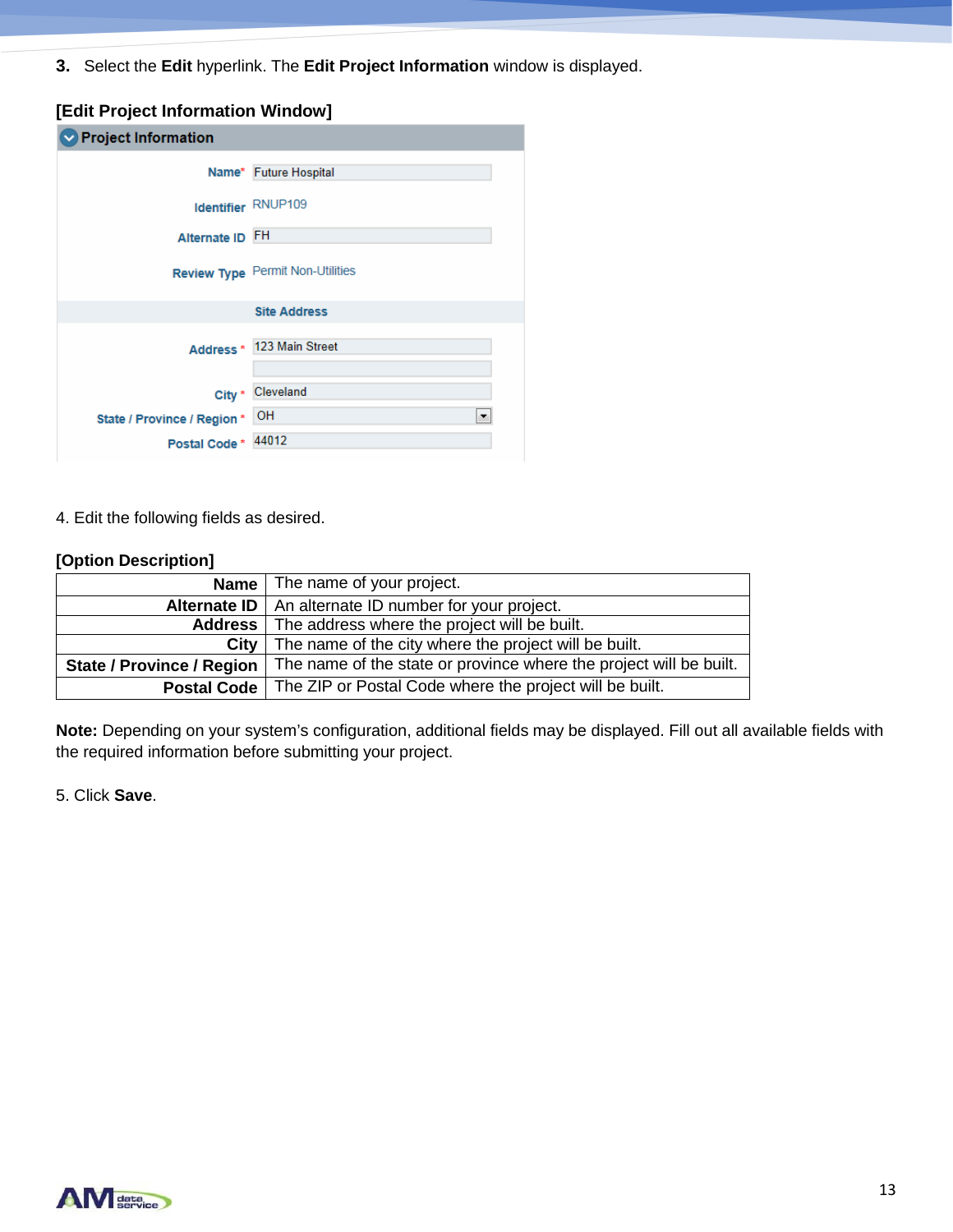### **Assigning a Project Group to a Project**

You can assign project groups to any selected project.

To assign a project group to a Plan Review project:

1. Select the **Projects** tab. The **Projects** layout is displayed

#### **[Projects Layout Window]**

|       | <b>View</b> Within Last 6 Months $\vee$ |             |                    |                    |      |
|-------|-----------------------------------------|-------------|--------------------|--------------------|------|
| Group | <b>Identifier</b>                       | <b>Name</b> | <b>Create Date</b> | <b>Status</b>      | Open |
|       | <none> DPRV258</none>                   | 133493      | 4/19/2012          | Pending Submission | 51   |
|       | $<$ None $>$ DPRV257                    | 4192012     | 4/19/2012          | Pending Submission | 51   |
|       | $\leq$ None $\geq$ DPRV247              | 4010012     | 4/11/2012          | Pending Submission | 51   |

2. Select the folder button for the project you want to add a project group to. The **Project Information** layout is displayed.

| <b>Project Information</b>                                                     |  | <b>Plan Documents</b>   | <b>Review Documents</b>                |                            |      |
|--------------------------------------------------------------------------------|--|-------------------------|----------------------------------------|----------------------------|------|
| <b>Approved Documents</b>                                                      |  | <b>Related Projects</b> |                                        | <b>Project Invitations</b> |      |
| <b>Project</b>                                                                 |  |                         |                                        |                            | Edit |
| SPR102                                                                         |  |                         | <b>Project Information</b>             |                            |      |
| Group<br>Project Group 1<br><b>Name</b><br><b>Project One</b><br><b>Status</b> |  |                         | <b>Name</b>                            | Project One                |      |
|                                                                                |  |                         | Identifier                             | <b>SPR102</b>              |      |
|                                                                                |  |                         | <b>Alternate ID</b>                    |                            |      |
|                                                                                |  |                         | <b>Review Type</b>                     | SPR - Site Plan<br>Review  |      |
|                                                                                |  |                         | <b>Site Address</b>                    |                            |      |
| <b>Review Status</b><br>Review Cycle 1, Open, Due<br>3/28/2018                 |  |                         | <b>Address</b>                         | 123 Main<br>Street         |      |
|                                                                                |  |                         | City                                   | Anytown                    |      |
| <b>Project Group</b>                                                           |  |                         | State /<br>Province /<br><b>Region</b> |                            |      |
|                                                                                |  |                         | <b>Postal</b><br>Code                  |                            |      |
|                                                                                |  |                         |                                        |                            |      |

3. Select the blue arrow icon next to the **Project Group** section. The **Project Group** drop-down select list is displayed.

### **[Project Group Window]**



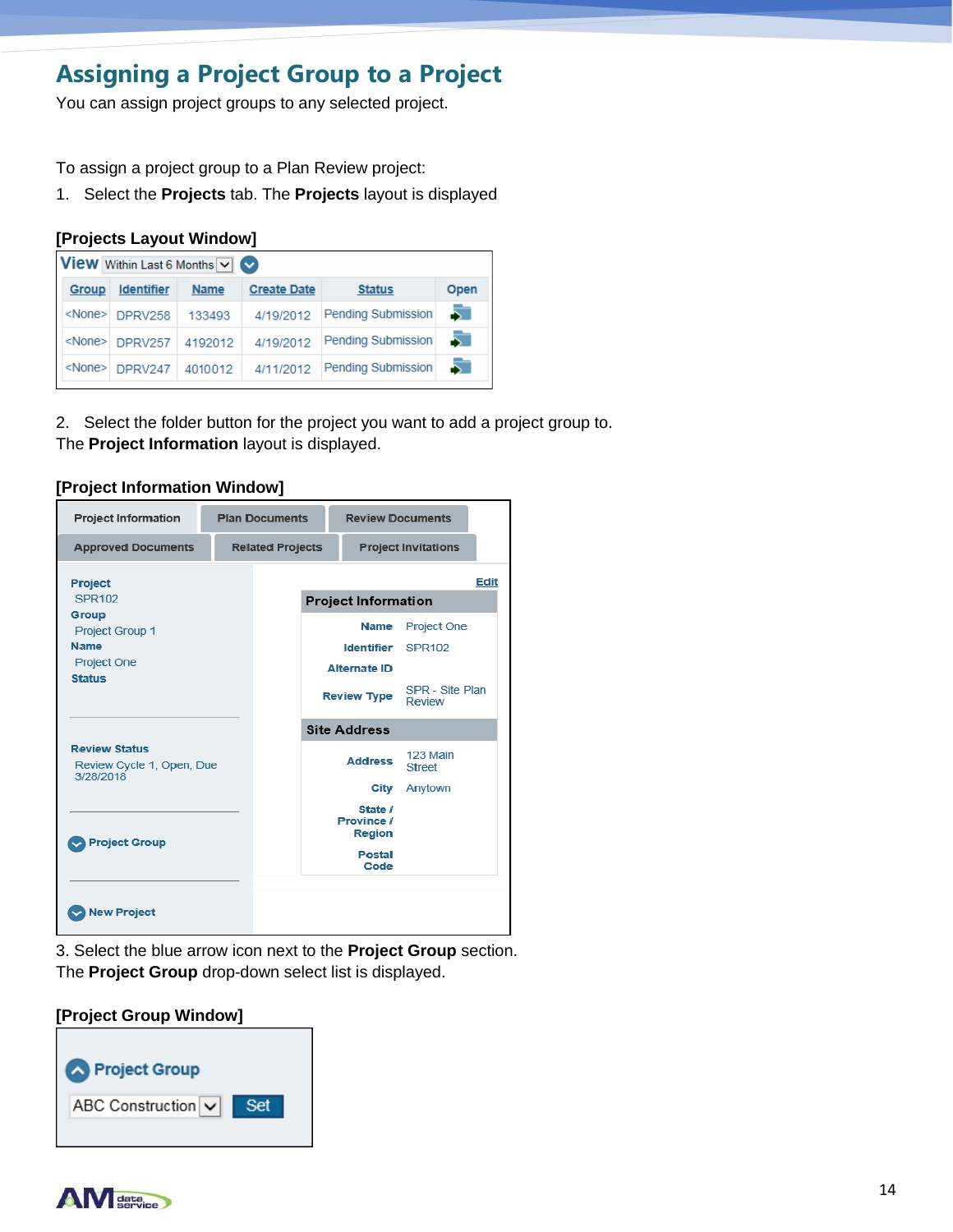4. From the **Project Group** drop-down select list, select the project group you want to assign to the project.

**Tip:** You can remove a project group assigned to a project by selecting **<None>** from the **Project Group**  drop-down select list.

5. Click **Set**.

### **Assigning Someone to a Project Role**

A project role can be assigned to a person involved with the project. This person can be an existing contact or a new person that is not an existing contact.

To assign someone to a role for your Plan Review project:

1. Click the **Projects** tab. The **Projects** layout is displayed.

### **[Project Layout Window]**

| <b>View</b> Within Last 6 Months $\vee$ $\heartsuit$ |                   |             |                    |                           |      |
|------------------------------------------------------|-------------------|-------------|--------------------|---------------------------|------|
| <b>Group</b>                                         | <b>Identifier</b> | <b>Name</b> | <b>Create Date</b> | <b>Status</b>             | Open |
| <none></none>                                        | DPRV258           | 133493      | 4/19/2012          | <b>Pending Submission</b> |      |
| <none></none>                                        | DPRV257           | 4192012     | 4/19/2012          | <b>Pending Submission</b> |      |
| <none></none>                                        | DPRV247           | 4010012     | 4/11/2012          | <b>Pending Submission</b> |      |

3. Click the folder button for the project you want to add a role to. The **Project Information** layout is displayed.

| <b>Project Information</b>                                     |  | <b>Plan Documents</b>   | <b>Review Documents</b>                |                                  |             |
|----------------------------------------------------------------|--|-------------------------|----------------------------------------|----------------------------------|-------------|
| <b>Approved Documents</b>                                      |  | <b>Related Projects</b> |                                        | <b>Project Invitations</b>       |             |
| Project                                                        |  |                         |                                        |                                  | <b>Edit</b> |
| <b>SPR102</b>                                                  |  |                         | <b>Project Information</b>             |                                  |             |
| Group                                                          |  |                         | <b>Name</b>                            | <b>Project One</b>               |             |
| <b>Project Group 1</b><br><b>Name</b>                          |  |                         | <b>Identifier</b>                      | SPR102                           |             |
| <b>Project One</b>                                             |  |                         |                                        |                                  |             |
| <b>Status</b>                                                  |  |                         | <b>Alternate ID</b>                    |                                  |             |
|                                                                |  |                         | <b>Review Type</b>                     | SPR - Site Plan<br><b>Review</b> |             |
|                                                                |  |                         | <b>Site Address</b>                    |                                  |             |
| <b>Review Status</b><br>Review Cycle 1, Open, Due<br>3/28/2018 |  |                         | <b>Address</b>                         | 123 Main<br><b>Street</b>        |             |
|                                                                |  |                         | City                                   | Anytown                          |             |
| <b>Project Group</b>                                           |  |                         | State /<br>Province /<br><b>Region</b> |                                  |             |
|                                                                |  |                         | <b>Postal</b><br>Code                  |                                  |             |
| <b>New Project</b>                                             |  |                         |                                        |                                  |             |

#### **[Project Information Window]**

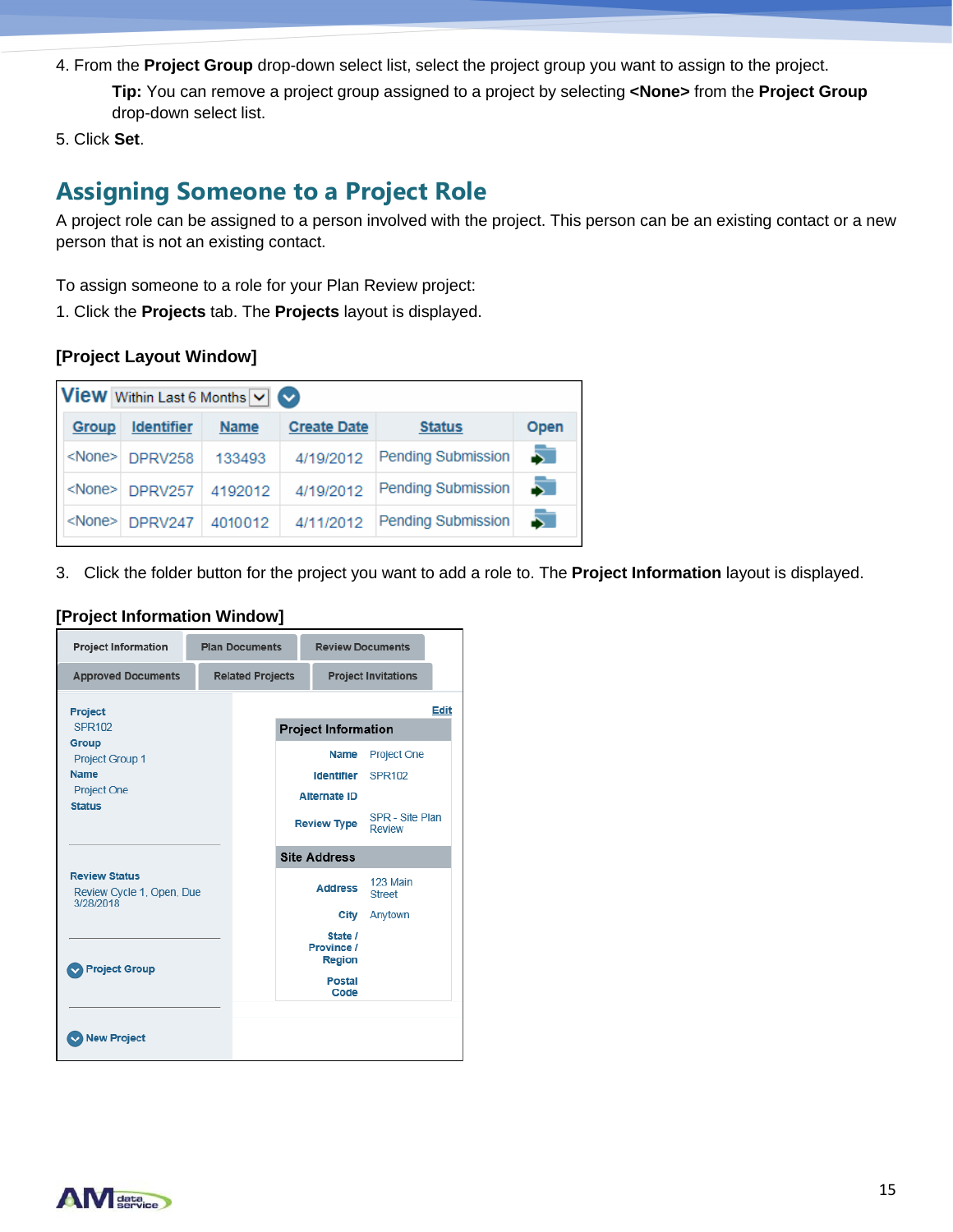4. Above the **Project Information** heading, click **Edit**. The edit project information layout is displayed.

### **[Project Information Heading - Edit]**

| <b>Project Information</b> |                                           |  |
|----------------------------|-------------------------------------------|--|
|                            | <b>Name</b> Project One                   |  |
| <b>Identifier</b> SPR101   |                                           |  |
| Alternate ID 1             |                                           |  |
|                            | <b>Review Type</b> SPR - Site Plan Review |  |

### **[Project Information Heading]**

| $\blacktriangleright$ Project Information |                                           |        |      |  |  |  |
|-------------------------------------------|-------------------------------------------|--------|------|--|--|--|
| Name*                                     | Project One                               |        |      |  |  |  |
|                                           | Identifier SPR102                         |        |      |  |  |  |
| <b>Alternate ID</b>                       |                                           |        |      |  |  |  |
|                                           | <b>Review Type</b> SPR - Site Plan Review |        |      |  |  |  |
|                                           | <b>Site Address</b>                       |        |      |  |  |  |
| Street Number 123                         |                                           |        |      |  |  |  |
| Street Name * Main Street                 |                                           |        |      |  |  |  |
|                                           |                                           |        |      |  |  |  |
| City *                                    | Anytown                                   |        |      |  |  |  |
| State / Province /<br>Region *            | <b>NY</b>                                 |        |      |  |  |  |
| Postal Code * 11111                       |                                           |        |      |  |  |  |
| $\triangledown$ Roles                     |                                           |        |      |  |  |  |
| Location Parcels                          |                                           |        |      |  |  |  |
|                                           |                                           | Cancel | Save |  |  |  |

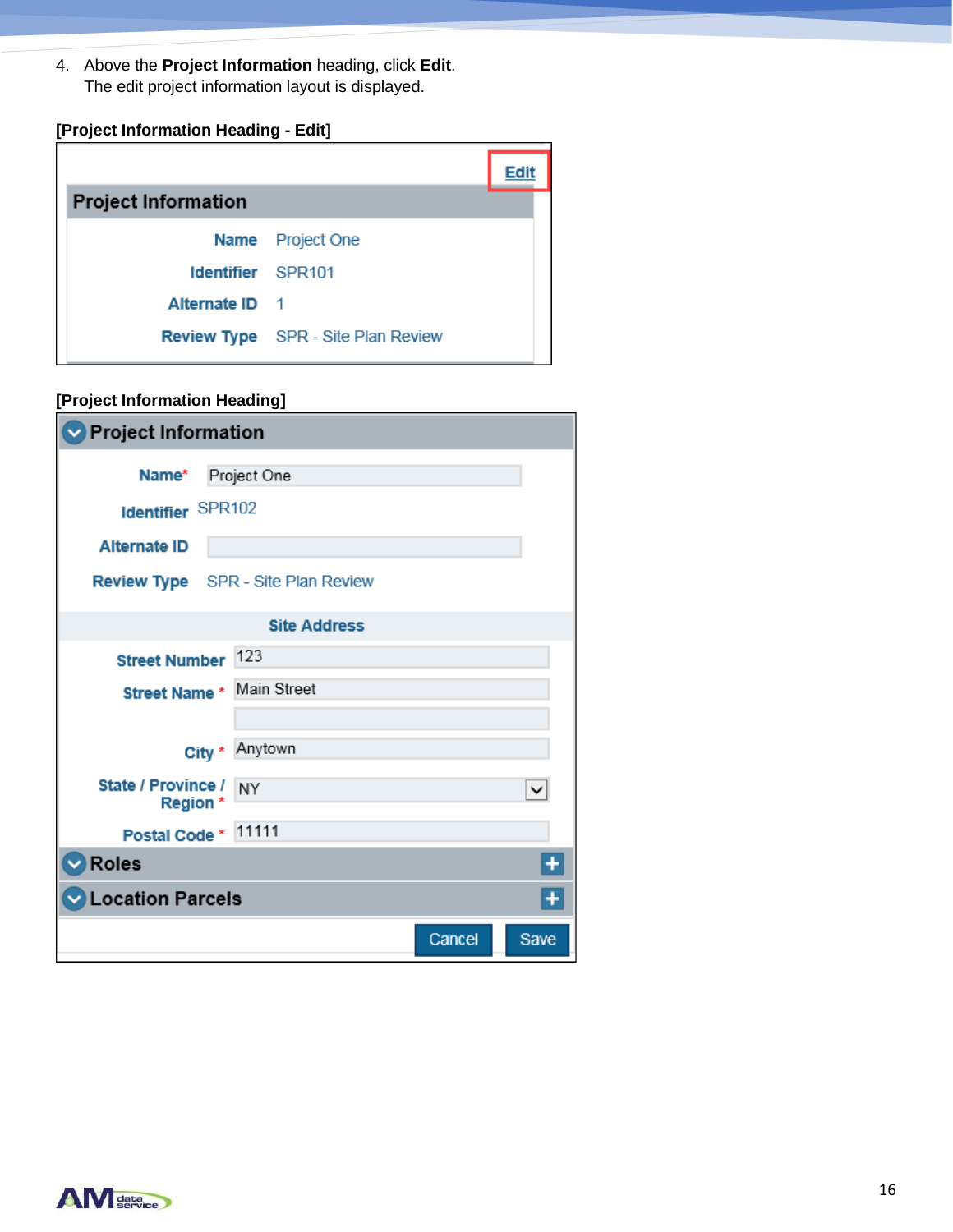5. From the **Roles** section, click the blue arrow icon to expand it. The **Roles** section is expanded and its fields are displayed.

|  | [Roles Section Window] |
|--|------------------------|
|  |                        |

| <b>C</b> Roles                        |                                        | Ξ                       |
|---------------------------------------|----------------------------------------|-------------------------|
| Engineering Supervisor - John Mallory |                                        | Е                       |
| Role                                  | <b>Engineering Supervisor</b>          | $\overline{\mathbf{v}}$ |
| First Name* John                      |                                        |                         |
| <b>Middle Name</b>                    |                                        |                         |
| Last Name <sup>*</sup> Mallory        |                                        |                         |
|                                       | Lookup<br>Clear                        |                         |
| Address                               |                                        |                         |
| Street Number 1234                    |                                        |                         |
| <b>Street Name Main Street</b>        |                                        |                         |
|                                       |                                        |                         |
|                                       | City Anytown                           |                         |
| State / Province / Region NY          |                                        | $\checkmark$            |
| Postal Code 11111                     |                                        |                         |
| <b>Contacts</b>                       |                                        |                         |
| Business Phone 555-555-1000           |                                        |                         |
|                                       | Cell Phone 555-555-1234                |                         |
|                                       | Email john.mallory@abcconstruction.com |                         |
| Company                               |                                        |                         |
| Company Name                          | <b>ABC Construction</b>                |                         |
|                                       | Lookup<br>Clear                        |                         |
| Company Address                       |                                        |                         |
| Street Number 1234                    |                                        |                         |
| <b>Street Name Main Street</b>        |                                        |                         |
|                                       |                                        |                         |
|                                       | City Anytown                           | v                       |
| State / Province / Region NY          |                                        |                         |
| Postal Code 11111<br>Contacts         |                                        |                         |
| Business Phone 555-555-1000           |                                        |                         |
| <b>C</b> Location Parcels             |                                        | E                       |
|                                       |                                        |                         |
|                                       |                                        | Save<br>Cancel          |

6. Click the + (plus) button. A new role is added within the **Roles** section. Click the - (minus) button to remove that role from the list.

### **[Roles Section Window]**

| Roles                            |                          |  |
|----------------------------------|--------------------------|--|
| <b>New Role</b>                  |                          |  |
| Role<br><b>First Name*</b>       | Architect<br>$\check{ }$ |  |
| <b>Middle Name</b><br>Last Name* |                          |  |
|                                  | Lookup<br>Clear          |  |

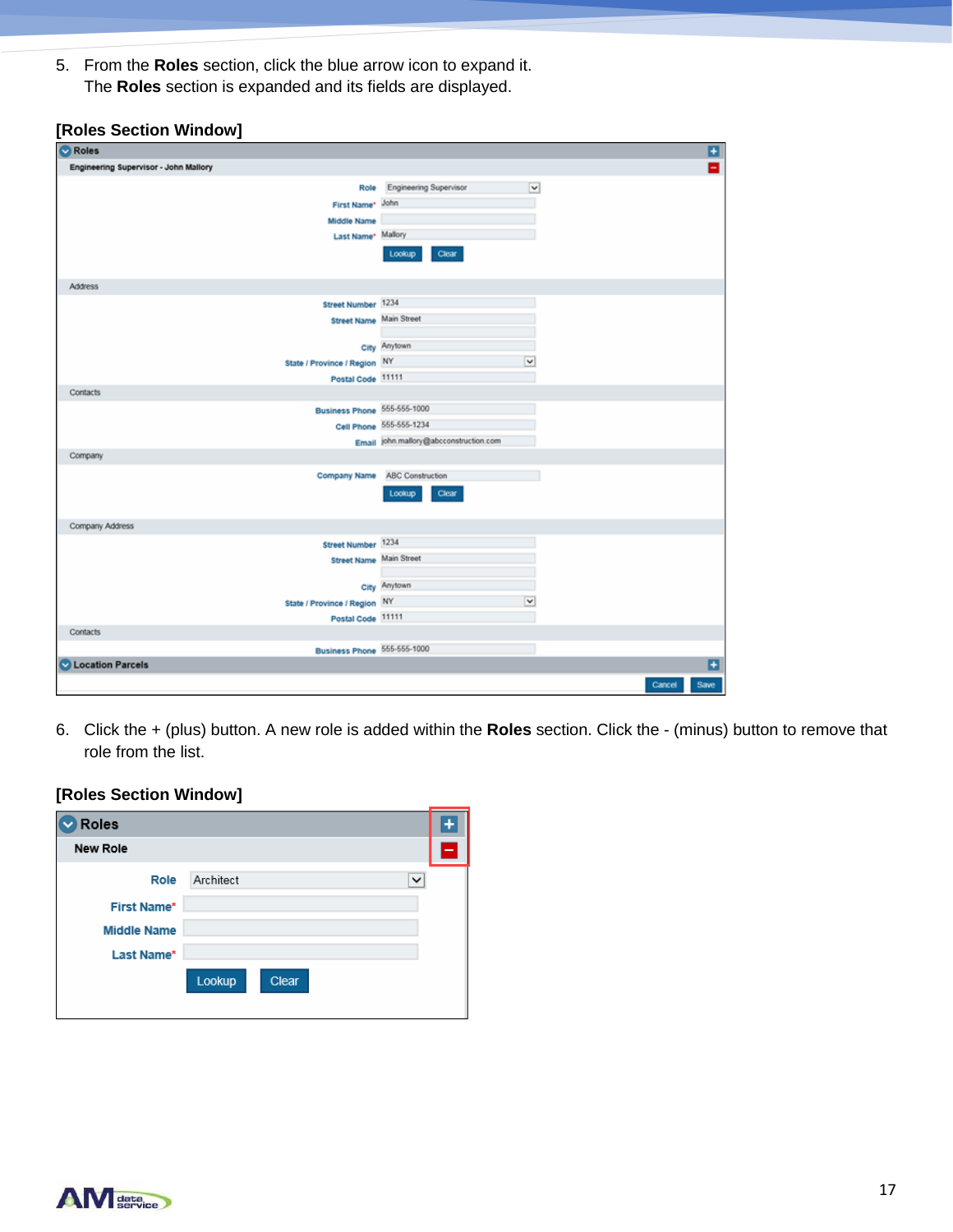- 6. Select a role from the **Role** drop-down select list.
- 7. Enter the first name of the person assigned to the new role in the **First Name** field.
- 8. Enter the middle name of the person assigned to the new role in the **Middle Name** field.
- 9. Enter the last name of the person assigned to the new role in the **Last Name** field.

**Note:** If you are looking up an existing contact, you can search by either the first name, middle name, or last name. If you are entering a person that is not an existing contact, you must enter information into the **First Name** and **Last Name** fields to save the role.

10. Click **Lookup**. A drop-down select list is displayed with the results of existing contacts who match the information entered in the name fields

#### **[Roles Section Window]**

| Roles              |                                       | ۰ |
|--------------------|---------------------------------------|---|
| <b>New Role</b>    |                                       | н |
| Role               | Architect<br>◡                        |   |
| First Name*        | Frank                                 |   |
| <b>Middle Name</b> |                                       |   |
| Last Name*         |                                       |   |
|                    | Lookup<br>Clear                       |   |
|                    | Found 1 result(s)<br>Select an Option |   |

11. From the drop-down select list, select the name of the contact you want to assign to the project. The **Address**, **Contacts**, and **Company** sections for the new role are automatically populated with the contact's available information.

12. Click the **Clear** button in the **New Role** section to clear the contact's name, address, and contact information in the data fields. Click the **Clear** button in the **Company** section to clear the company name, address, and contact information in the data fields.

13. If the contact information does not include company information, enter the name of the company in the **Company Name** field.

#### **[Company Name Field]**

| Company                             |                                                  |  |  |  |
|-------------------------------------|--------------------------------------------------|--|--|--|
|                                     | <b>Company Name</b> ABC Construction<br>$\times$ |  |  |  |
|                                     | Lookup<br>Clear                                  |  |  |  |
|                                     |                                                  |  |  |  |
| Company Address                     |                                                  |  |  |  |
| <b>Street Number</b>                |                                                  |  |  |  |
| <b>Street Name</b>                  |                                                  |  |  |  |
|                                     |                                                  |  |  |  |
| City                                |                                                  |  |  |  |
| State / Province /<br><b>Region</b> | $\checkmark$                                     |  |  |  |
| <b>Postal Code</b>                  |                                                  |  |  |  |
| Contacts                            |                                                  |  |  |  |
| <b>Business Phone</b>               |                                                  |  |  |  |
| $\ddot{}$<br>Location Parcels       |                                                  |  |  |  |
|                                     | Cancel<br>Save                                   |  |  |  |

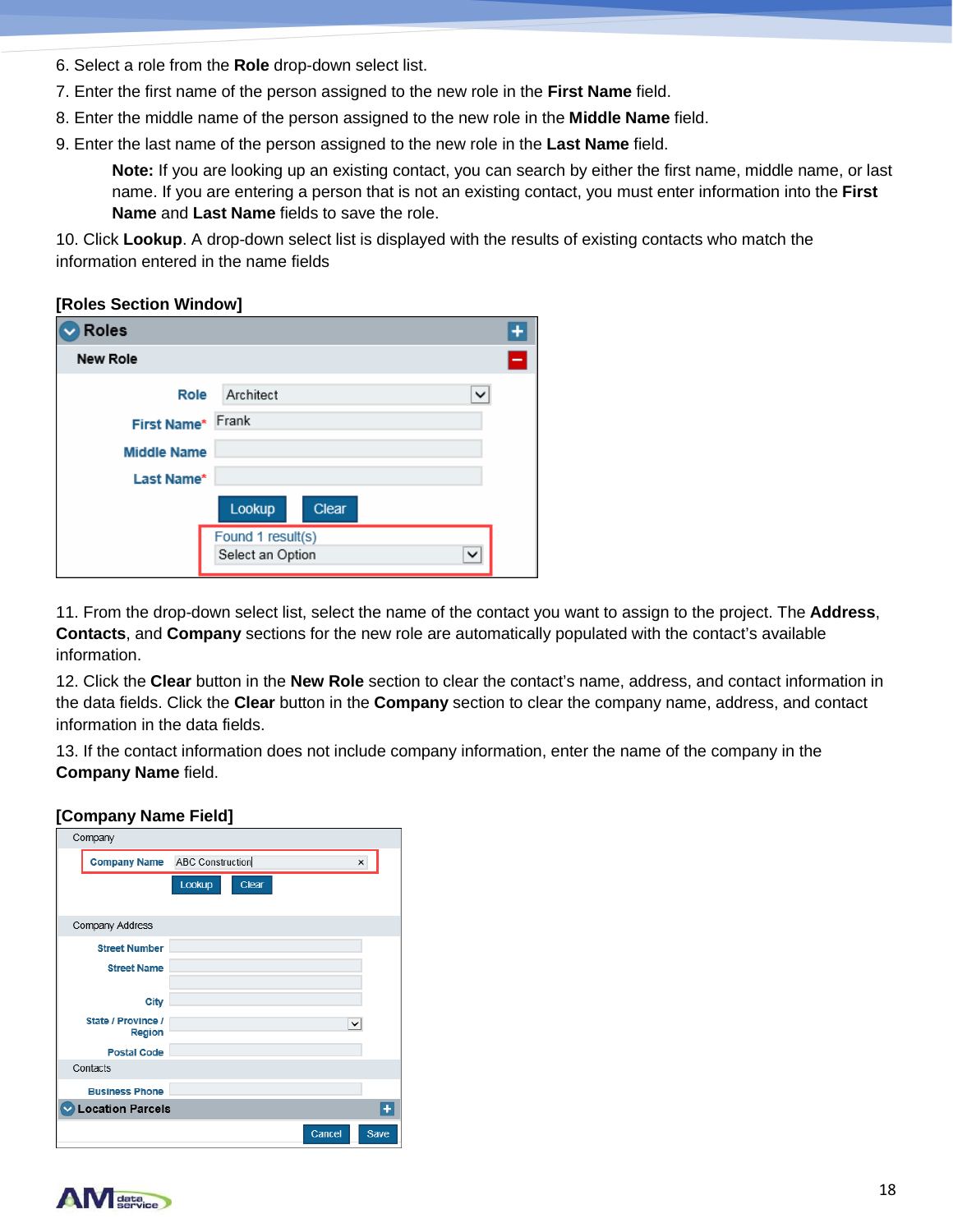14. Click **Lookup**. Existing companies whose name matches the information you entered in the **Company Name**  field are now available for selection from a drop-down select list.

### **[Company Name Field]**

| Company             |                                  |  |
|---------------------|----------------------------------|--|
| <b>Company Name</b> | <b>ABC Construction</b>          |  |
|                     | Lookup<br>Clear                  |  |
|                     | Found 1 result(s)                |  |
|                     | Select an Option<br>$\checkmark$ |  |

15. From the drop-down select list, select the name of the company you want to assign to the project. The **Company Address** and **Contacts** sections are automatically populated in the available data fields.

### **[Company Address and Contacts]**

| Company                                    |                                                                                            |              |      |
|--------------------------------------------|--------------------------------------------------------------------------------------------|--------------|------|
| Company<br><b>Name</b>                     | <b>ABC Construction</b><br>Lookup<br>Clear<br>Found 1 result(s)<br><b>ABC Construction</b> | $\checkmark$ |      |
| Company Address                            |                                                                                            |              |      |
| <b>Street Number</b><br><b>Street Name</b> | 1234<br><b>Main Street</b>                                                                 |              |      |
| City                                       | Anytown                                                                                    |              |      |
| State /<br>Province /<br><b>Region</b>     | NY                                                                                         | $\checkmark$ |      |
| <b>Postal Code</b>                         | 11111                                                                                      |              |      |
| Contacts                                   |                                                                                            |              |      |
| <b>Phone</b>                               | <b>Business</b> 555-555-1000                                                               |              |      |
| <b>Location Parcels</b>                    |                                                                                            |              |      |
|                                            |                                                                                            | Cancel       | Save |

16. Modify any of the populated fields as required.

17. Click **Save**. The new role is displayed in the project's **Roles** list.

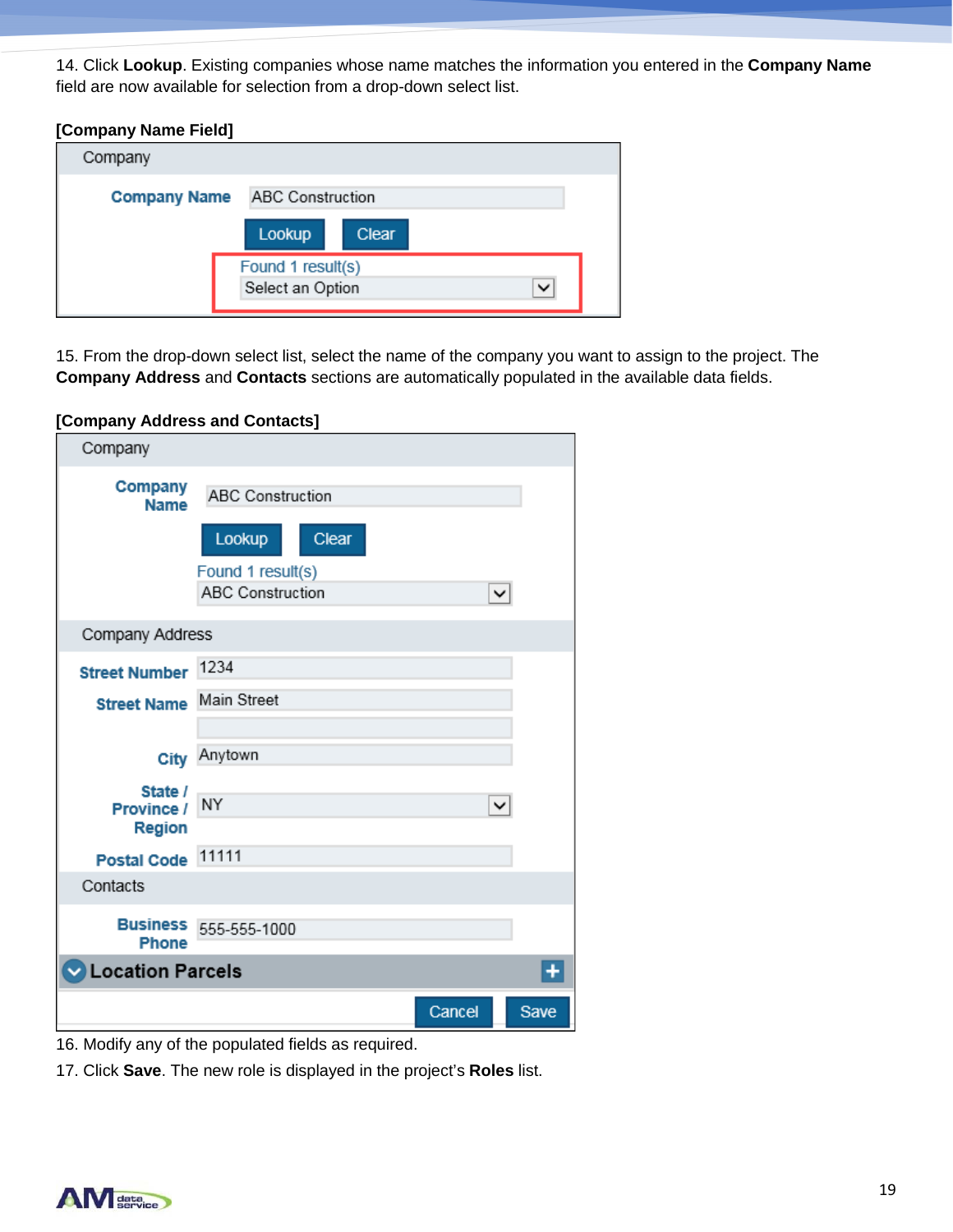### **Adding a New Location Parcel**

To add a new location parcel to a Plan Review project, follow these steps:

1. Select the **Projects** tab. The **Projects** window is displayed.

| [Projects Window]                                    |                   |             |                    |                           |      |  |  |
|------------------------------------------------------|-------------------|-------------|--------------------|---------------------------|------|--|--|
| <b>View</b> Within Last 6 Months $\vee$ $\heartsuit$ |                   |             |                    |                           |      |  |  |
| <b>Group</b>                                         | <b>Identifier</b> | <b>Name</b> | <b>Create Date</b> | <b>Status</b>             | Open |  |  |
| <none></none>                                        | DPRV258           | 133493      | 4/19/2012          | <b>Pending Submission</b> | 5    |  |  |
| <none></none>                                        | DPRV257           | 4192012     | 4/19/2012          | <b>Pending Submission</b> | 5.   |  |  |
| <none></none>                                        | DPRV247           | 4010012     | 4/11/2012          | <b>Pending Submission</b> |      |  |  |
|                                                      |                   |             |                    |                           |      |  |  |

2. Select the folder button for the project you want to add a location to. The **Project Information** window is displayed.

| <b>Project Information</b>                                     |  | <b>Plan Documents</b>   |                                           | <b>Review Documents</b>                |                              |             |
|----------------------------------------------------------------|--|-------------------------|-------------------------------------------|----------------------------------------|------------------------------|-------------|
| <b>Approved Documents</b>                                      |  | <b>Related Projects</b> |                                           |                                        | <b>Project Invitations</b>   |             |
| Project<br><b>SPR102</b>                                       |  |                         |                                           | <b>Project Information</b>             |                              | <b>Edit</b> |
| Group<br>Project Group 1<br><b>Name</b><br>Project One         |  |                         |                                           | <b>Name</b><br><b>Identifier</b>       | Project One<br><b>SPR102</b> |             |
| <b>Status</b>                                                  |  |                         | <b>Alternate ID</b><br><b>Review Type</b> | SPR - Site Plan<br><b>Review</b>       |                              |             |
|                                                                |  |                         |                                           | <b>Site Address</b>                    |                              |             |
| <b>Review Status</b><br>Review Cycle 1, Open, Due<br>3/28/2018 |  |                         |                                           | <b>Address</b>                         | 123 Main<br><b>Street</b>    |             |
|                                                                |  |                         |                                           | City                                   | Anytown                      |             |
| <b>Project Group</b>                                           |  |                         |                                           | State /<br>Province /<br><b>Region</b> |                              |             |
|                                                                |  |                         |                                           | <b>Postal</b><br>Code                  |                              |             |
| <b>New Project</b>                                             |  |                         |                                           |                                        |                              |             |

### **[Project Information Window]**

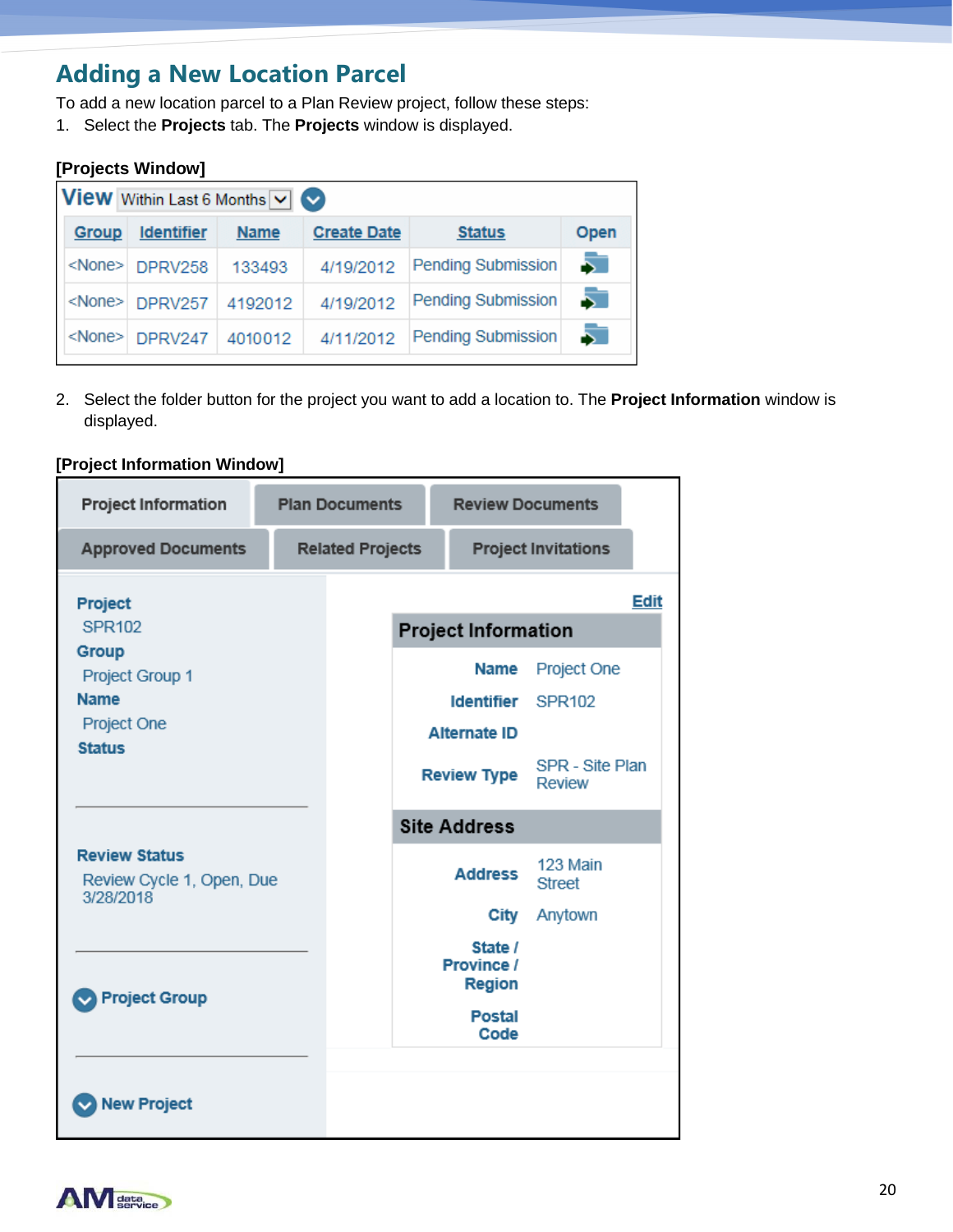- 3. Select the **Edit** hyperlink. The **Edit Project Information** window is displayed.
- 4. Expand the **Location Parcels** section.

### **[Location Parcels Window] V** Location Parcels  $+$ Parcel\* 1357654 Parcel\* 2345765 Parcel\* 2468534 Cancel Save

- 5. Click the + (Plus) button. A new **Parcel** field is added within the **Location Parcels** section.
- 6. Type the value of your new parcel in the **Parcel** field.

**Tip:** You can click the - (minus) button next to a **Parcel** field to remove that parcel from the list.

- 7. Click **Save**.
- 8. Repeat this process as many times as needed to assign all required locations to your project.

# Adding Documents to a Project

You can add plan documents to your Plan Review project for review.

**Note:** Unless otherwise noted, OnBase does not support the import of files larger than 2 GB.

To add documents to a project:

1. Click the **Projects** tab. The **Projects** window is displayed.

### **[Projects Window]**

|              | <b>View</b> Within Last 6 Months $\vee$ $\heartsuit$ |             |                    |                    |      |  |  |  |  |  |
|--------------|------------------------------------------------------|-------------|--------------------|--------------------|------|--|--|--|--|--|
| <b>Group</b> | <b>Identifier</b>                                    | <b>Name</b> | <b>Create Date</b> | <b>Status</b>      | Open |  |  |  |  |  |
|              | <none> DPRV258</none>                                | 133493      | 4/19/2012          | Pending Submission | 5    |  |  |  |  |  |
|              | <none> DPRV257</none>                                | 4192012     | 4/19/2012          | Pending Submission |      |  |  |  |  |  |
|              | <none> DPRV247</none>                                | 4010012     | 4/11/2012          | Pending Submission |      |  |  |  |  |  |

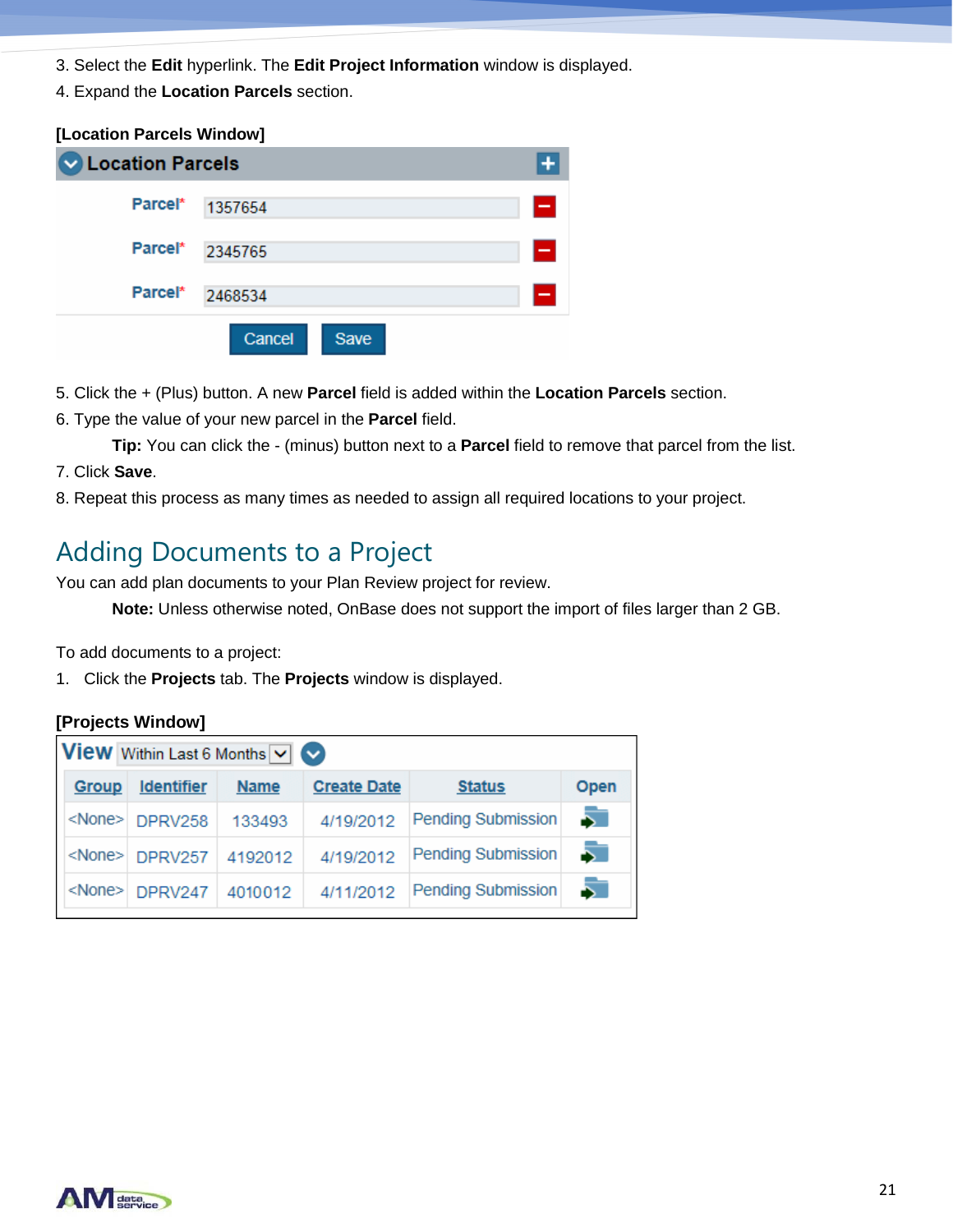2. Click the **Select** button for the project you want to add documents to. The **Project Information** window is displayed.

**[Project Information Window]** 

| <b>Project Information</b>                                                                          |  | <b>Review Documents</b><br><b>Plan Documents</b>            |                                                                                                      |                                                                  |             |
|-----------------------------------------------------------------------------------------------------|--|-------------------------------------------------------------|------------------------------------------------------------------------------------------------------|------------------------------------------------------------------|-------------|
| <b>Approved Documents</b>                                                                           |  | <b>Related Projects</b>                                     |                                                                                                      | <b>Project Invitations</b>                                       |             |
| Project<br><b>SPR102</b><br>Group<br>Project Group 1<br><b>Name</b><br>Project One<br><b>Status</b> |  |                                                             | <b>Project Information</b><br>Name<br><b>Identifier</b><br><b>Alternate ID</b><br><b>Review Type</b> | Project One<br><b>SPR102</b><br>SPR - Site Plan<br><b>Review</b> | <b>Edit</b> |
| <b>Review Status</b><br>Review Cycle 1, Open, Due<br>3/28/2018                                      |  |                                                             | <b>Site Address</b><br><b>Address</b><br>City<br>State /                                             | 123 Main<br><b>Street</b><br>Anytown                             |             |
| <b>Project Group</b>                                                                                |  | <b>Province /</b><br><b>Region</b><br><b>Postal</b><br>Code |                                                                                                      |                                                                  |             |
| <b>New Project</b>                                                                                  |  |                                                             |                                                                                                      |                                                                  |             |

4. Click the **Plan Documents** tab. The **Plan Documents** window is displayed.

### **[Plan Documents Window]**

|   | Browse          | Clear             | Upload        | Cancel | <b>Edit Names</b> | Status: Ready                                        |    |                |    |
|---|-----------------|-------------------|---------------|--------|-------------------|------------------------------------------------------|----|----------------|----|
|   | <b>DEL</b> Name | <b>Discipline</b> |               |        |                   | <b>Sheet Type Description Revision Upload Status</b> |    | <b>Actions</b> |    |
| п | 001-Title       | Environmental     | Archeological |        | 2                 |                                                      | Ьx | 憎              | ₩  |
| п | 083B-00         | Civil             | Cover/Title   |        | 2                 |                                                      | Еx | 憎              | 良し |
| п | 083C-04         | Civil             | Irrigation    |        | 2                 |                                                      | Ьx | 憎              | ₩  |

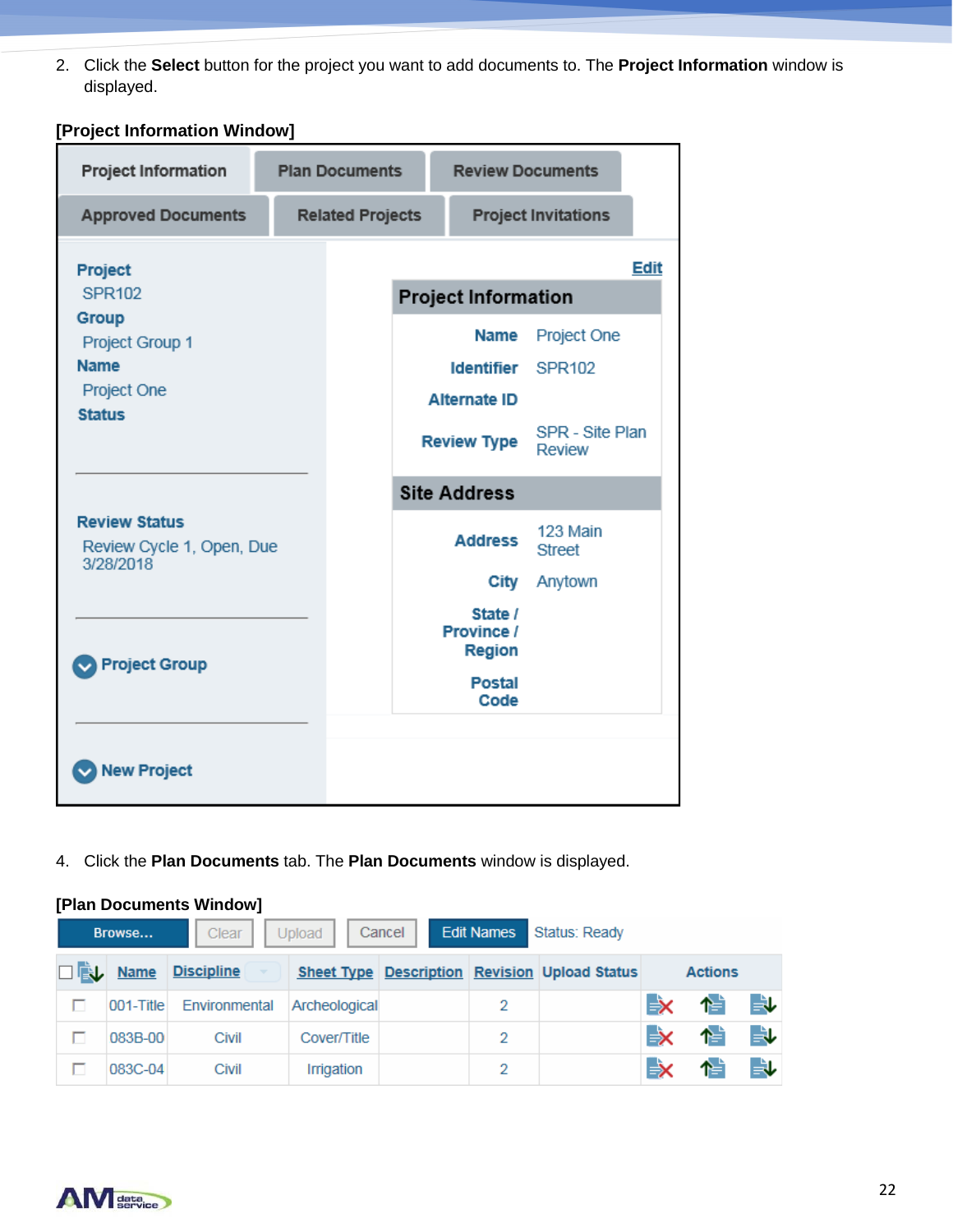4. Click the **Browse** button. The **Choose File to Upload** window is displayed.

**Note:** PDF documents created with security options are not supported for use with Plan Review. Do not upload secured PDF documents into your Plan Review solution.

5. Navigate to the documents you want to upload.

**Note:** Document file names must not exceed 100 characters.

- 6. Click **Open**. The selected documents for upload are displayed in the **Plan Documents** list. **Tip:** Click the **Clear** button to remove all documents that are not yet uploaded from the **Plan Documents**  list. Or, click the **Remove** button located in the **Actions** column.
- 7. Select the Discipline for the document from the **Discipline** drop-down select list for all selected documents. **Tip:** You can apply a single Discipline to all documents available for upload by selecting the button next to the **Discipline** header and selecting a discipline from the drop-down select list.
- 8. Select the Sheet Type for the document from the **Sheet Type** drop-down select list for all selected documents.
- 9. Type a description of the document in the **Description** field.
- 10. Click **Upload**. A confirmation decision notification is displayed.
- 11. Click **Yes**. The documents are added to your project file.

**Note:** You can click **Cancel** while documents are uploaded to halt the upload process. Halting the upload process does not affect any documents that were already uploaded from your current **Plan Documents** list, but any documents that are not yet uploaded are removed from the **Plan Documents** list and are not uploaded.

12. Repeat this process as many times as needed to upload all documents for your project. Once you are ready to upload your project for review.

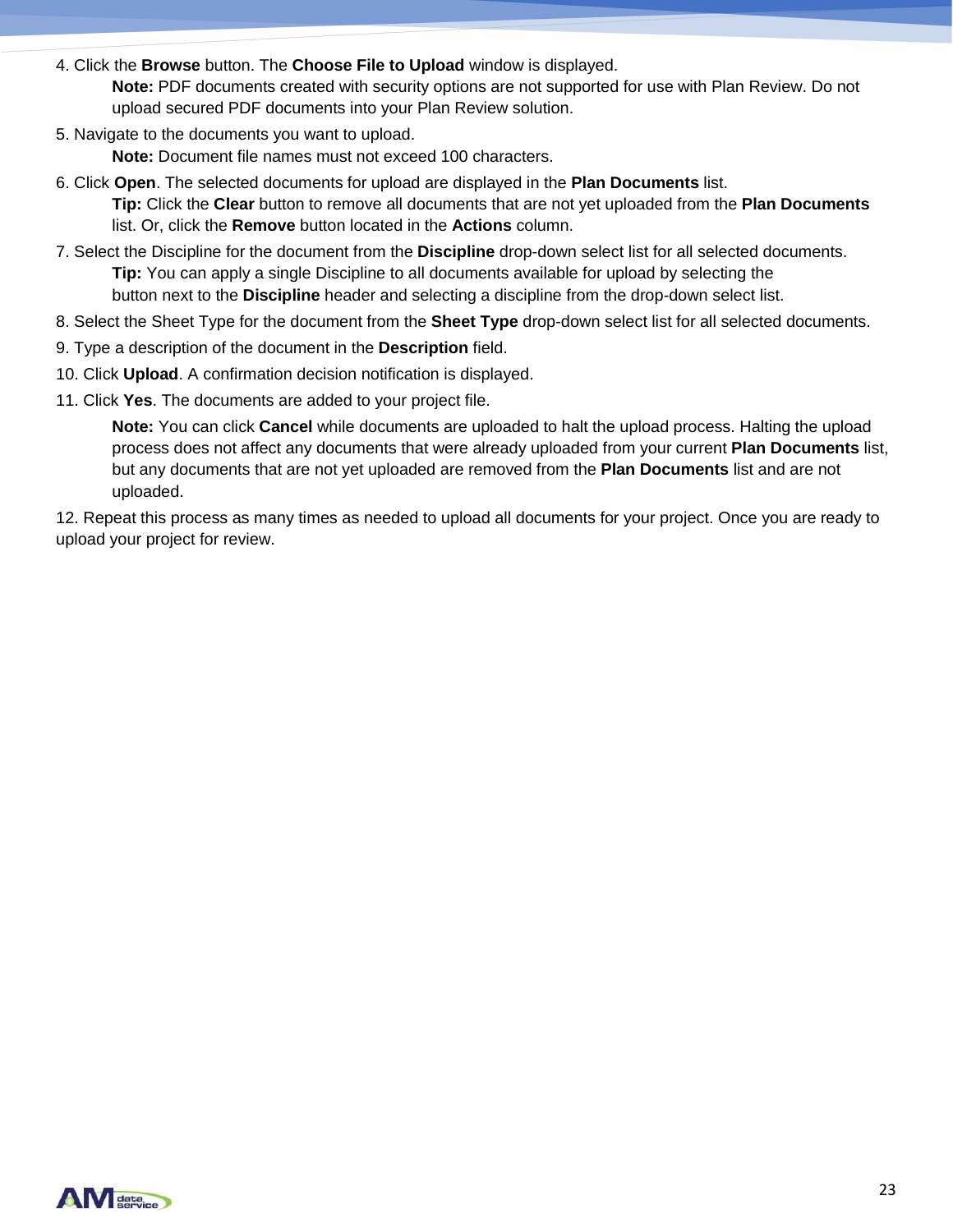# Uploading a Revision of a Document

You can upload a revision of a document that is already uploaded to the Plan Review project.

**Note:** Unless otherwise noted, OnBase does not support the import of files larger than 2 GB.To upload a revision of a document:

1. Click the **Projects** tab. The **Projects** window is displayed.

|               | [Projects Window]                                    |             |                    |                           |      |
|---------------|------------------------------------------------------|-------------|--------------------|---------------------------|------|
|               | <b>View</b> Within Last 6 Months $\vee$ $\heartsuit$ |             |                    |                           |      |
| <b>Group</b>  | <b>Identifier</b>                                    | <b>Name</b> | <b>Create Date</b> | <b>Status</b>             | Open |
| <none></none> | DPRV258                                              | 133493      | 4/19/2012          | <b>Pending Submission</b> | Ы    |
| <none></none> | DPRV257                                              | 4192012     | 4/19/2012          | <b>Pending Submission</b> |      |
| <none></none> | DPRV247                                              | 4010012     | 4/11/2012          | <b>Pending Submission</b> |      |

2. Click the **Select** button for the project that contains the document you want to modify. The **Project Information** window is displayed.

### **[Project Information Window]**



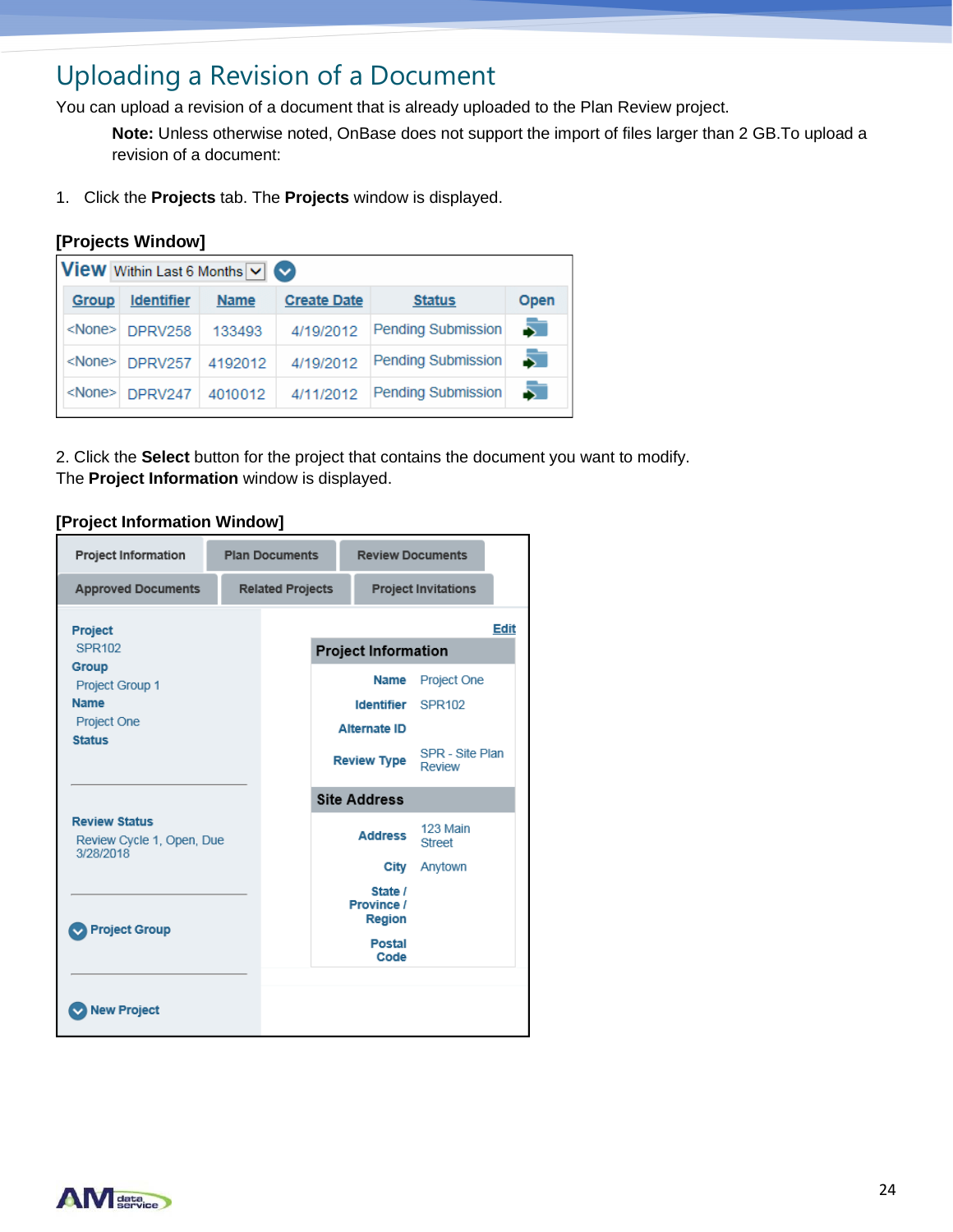5. Click the **Plan Documents** tab. The **Plan Documents** window is displayed.

| Cancel  <br>Upload<br>Clear<br>Browse |  |           |                   |               | <b>Edit Names</b> | Status: Ready |                                                      |     |                |    |  |
|---------------------------------------|--|-----------|-------------------|---------------|-------------------|---------------|------------------------------------------------------|-----|----------------|----|--|
|                                       |  | □L Name   | <b>Discipline</b> |               |                   |               | <b>Sheet Type Description Revision Upload Status</b> |     | <b>Actions</b> |    |  |
|                                       |  | 001-Title | Environmental     | Archeological |                   | 2             |                                                      | L.X | ↑              | ₩  |  |
|                                       |  | 083B-00   | Civil             | Cover/Title   |                   | 2             |                                                      | L.X | 忙              | 良し |  |
|                                       |  | 083C-04   | Civil             | Irrigation    |                   | 2             |                                                      | Еx  | 僧              | 良し |  |

**[Plan Documents Window]**

- 4. For the document you want to update, click the document's **Browse** button.
- 5. Navigate to the document you want to upload and click **Open**.

**Note:** PDF documents created with security options are not supported for use with Plan Review. Do not upload secured PDF documents into your Plan Review solution.

- 6. Click **Upload**. You will be prompted to confirm your decision.
- 7. Click **Yes**. The selected revision replaces the existing document.

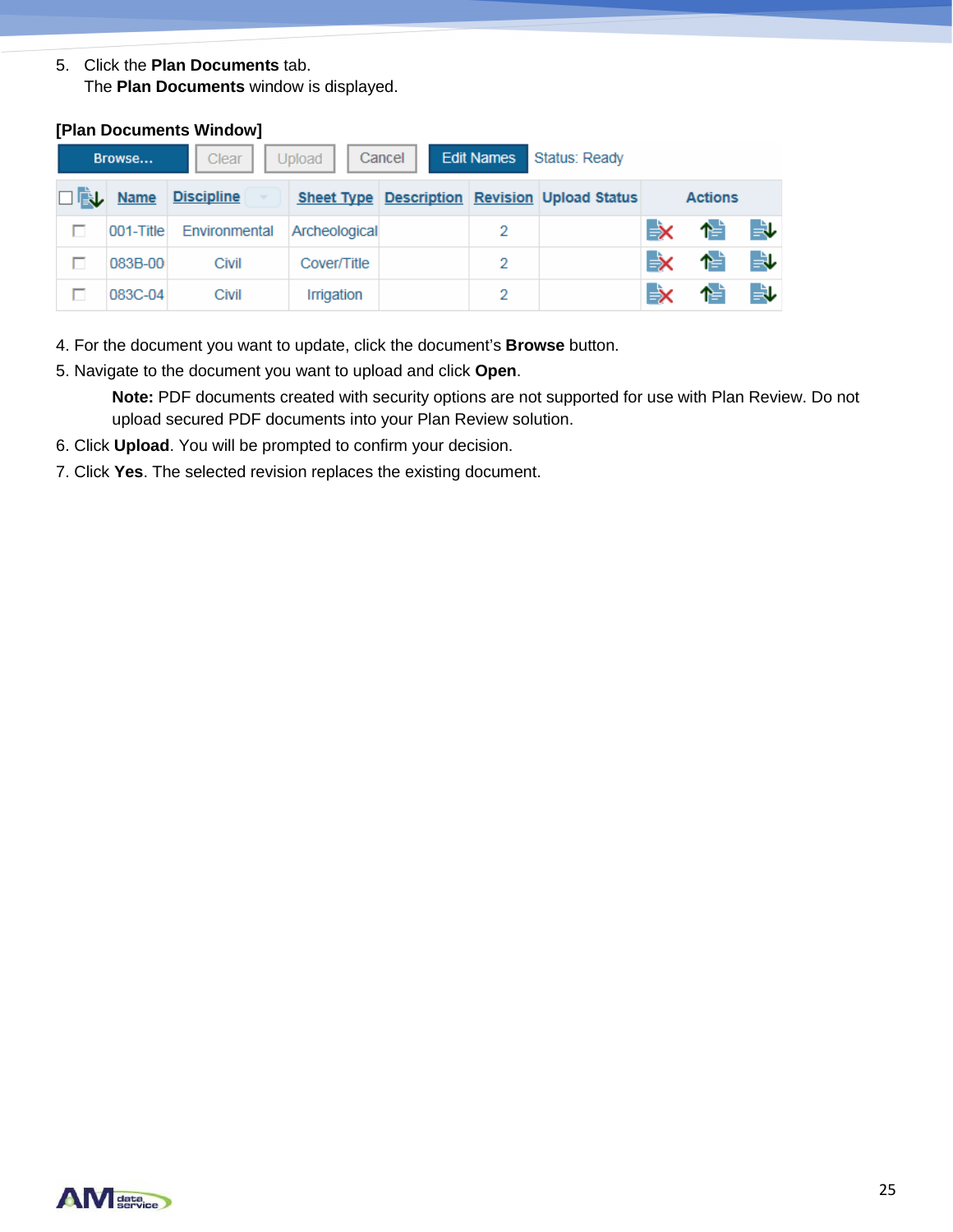### Removing Documents from a Project

To remove documents from a project, follow these steps:

1. Select the **Projects** tab. The **Projects** window is displayed.

### **[Projects Window]**

| View Within Last 6 Months V |                       |             |                    |                    |      |  |  |  |  |  |
|-----------------------------|-----------------------|-------------|--------------------|--------------------|------|--|--|--|--|--|
| <b>Group</b>                | <b>Identifier</b>     | <b>Name</b> | <b>Create Date</b> | <b>Status</b>      | Open |  |  |  |  |  |
| <none></none>               | DPRV258               | 133493      | 4/19/2012          | Pending Submission | 5    |  |  |  |  |  |
|                             | <none> DPRV257</none> | 4192012     | 4/19/2012          | Pending Submission | 5.   |  |  |  |  |  |
|                             | <none> DPRV247</none> | 4010012     | 4/11/2012          | Pending Submission | 5.   |  |  |  |  |  |

2. Select the folder button for the project from which you want to remove documents. The **Project Information** window is displayed.

#### **[Project Information Window]**

| <b>Project Information</b>                                     | <b>Plan Documents</b>   |                            | <b>Review Documents</b>                |                           |
|----------------------------------------------------------------|-------------------------|----------------------------|----------------------------------------|---------------------------|
| <b>Approved Documents</b>                                      | <b>Related Projects</b> | <b>Project Invitations</b> |                                        |                           |
| <b>Project</b><br>SPR102                                       |                         |                            | <b>Project Information</b>             |                           |
| Group<br>Project Group 1                                       |                         |                            | Name                                   | Project On                |
| <b>Name</b>                                                    |                         |                            | <b>Identifier</b>                      | SPR102                    |
| Project One                                                    |                         |                            | <b>Alternate ID</b>                    |                           |
| <b>Status</b>                                                  |                         |                            | <b>Review Type</b>                     | SPR - Site<br>Review      |
|                                                                |                         |                            | <b>Site Address</b>                    |                           |
| <b>Review Status</b><br>Review Cycle 1, Open, Due<br>3/28/2018 |                         |                            | <b>Address</b>                         | 123 Main<br><b>Street</b> |
|                                                                |                         |                            | City                                   | Anytown                   |
| <b>Project Group</b>                                           |                         |                            | State /<br>Province /<br><b>Region</b> |                           |
|                                                                |                         |                            | <b>Postal</b><br>Code                  |                           |

2. Select the **Plan Documents** tab. The **Plan Documents** window is displayed.

### **[Plan Documents Window]**

| <b>Edit Names</b><br>Status: Ready<br>Cancel<br>Upload<br>Browse<br><b>Clear</b> |   |                 |                   |               |  |   |                                               |    |                |   |
|----------------------------------------------------------------------------------|---|-----------------|-------------------|---------------|--|---|-----------------------------------------------|----|----------------|---|
|                                                                                  |   | <b>DEL</b> Name | <b>Discipline</b> |               |  |   | Sheet Type Description Revision Upload Status |    | <b>Actions</b> |   |
|                                                                                  | г | 001-Title       | Environmental     | Archeological |  |   |                                               | Еx | ↑≐             | B |
|                                                                                  |   | 083B-00         | Civil             | Cover/Title   |  | 2 |                                               | ЕX | ↑≐             | ₩ |
|                                                                                  |   | 083C-04         | <b>Civil</b>      | Irrigation    |  | 2 |                                               | ЕX | ↑≐             |   |

4. Click the **Delete** action for the document(s) you want to remove from your Plan Review project. You will be prompted to confirm your decision.

5. Click **Yes**. The selected document is removed from your **Plan Documents** list.

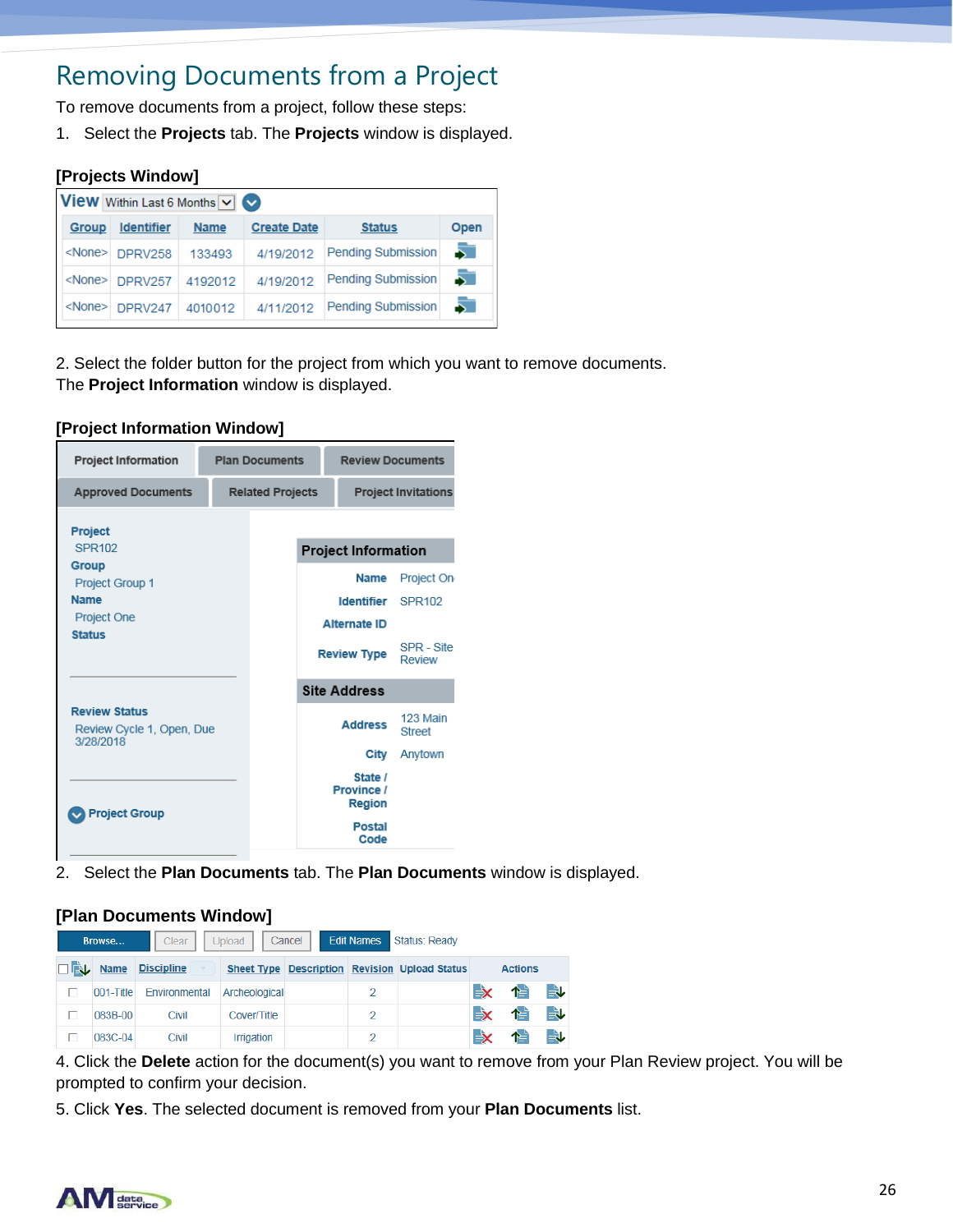# Editing Document Names

To edit the name of the document you have submitted, follow these steps:

1. Select the **Projects** tab. The **Projects** window is displayed.

| <b>View</b> Within Last 6 Months $\vee$ |                       |             |                    |                           |      |  |  |  |  |
|-----------------------------------------|-----------------------|-------------|--------------------|---------------------------|------|--|--|--|--|
| <b>Group</b>                            | <b>Identifier</b>     | <b>Name</b> | <b>Create Date</b> | <b>Status</b>             | Open |  |  |  |  |
| <none></none>                           | DPRV258               | 133493      | 4/19/2012          | <b>Pending Submission</b> | 5.   |  |  |  |  |
|                                         | <none> DPRV257</none> | 4192012     | 4/19/2012          | <b>Pending Submission</b> | 5.   |  |  |  |  |
| <none></none>                           | DPRV247               | 4010012     | 4/11/2012          | <b>Pending Submission</b> |      |  |  |  |  |

2. Select the **Plan Documents** tab. The **Plan Documents** window is displayed.

|                                                                           | [Plan Document Window] |                   |               |  |   |                                                      |    |                |     |  |  |
|---------------------------------------------------------------------------|------------------------|-------------------|---------------|--|---|------------------------------------------------------|----|----------------|-----|--|--|
| <b>Edit Names</b><br>Status: Ready<br>Cancel<br>Upload<br>Browse<br>Clear |                        |                   |               |  |   |                                                      |    |                |     |  |  |
| 口敲                                                                        | <b>Name</b>            | <b>Discipline</b> |               |  |   | <b>Sheet Type Description Revision Upload Status</b> |    | <b>Actions</b> |     |  |  |
|                                                                           | 001-Title              | Environmental     | Archeological |  | 2 |                                                      | ЕX | 怡              | B   |  |  |
|                                                                           | 083B-00                | Civil             | Cover/Title   |  | 2 |                                                      | Еx | 忙              | 良   |  |  |
|                                                                           | 083C-04                | Civil             | Irrigation    |  | 2 |                                                      | Еx | 憎              | ej. |  |  |

3. Click **Edit Names**. The **Edit Names** dialog box is displayed.

#### **[Edit Names Window]**

| <b>Name</b>  | <b>Sheet Type</b>           | <b>Sheet Type</b> | <b>Description</b> | <b>Revision</b> |
|--------------|-----------------------------|-------------------|--------------------|-----------------|
| 001-Title    | Environmental Archeological |                   |                    | 2               |
| 083B-00      | Civil                       | Cover/Title       |                    | 2               |
| 083C-04      | Civil                       | Irrigation        |                    | 2               |
| <b>Close</b> | Save                        |                   |                    |                 |

4. Type the desired value in the **Name** field for any documents whose name you want to change. **R**

5. Click **Save**.

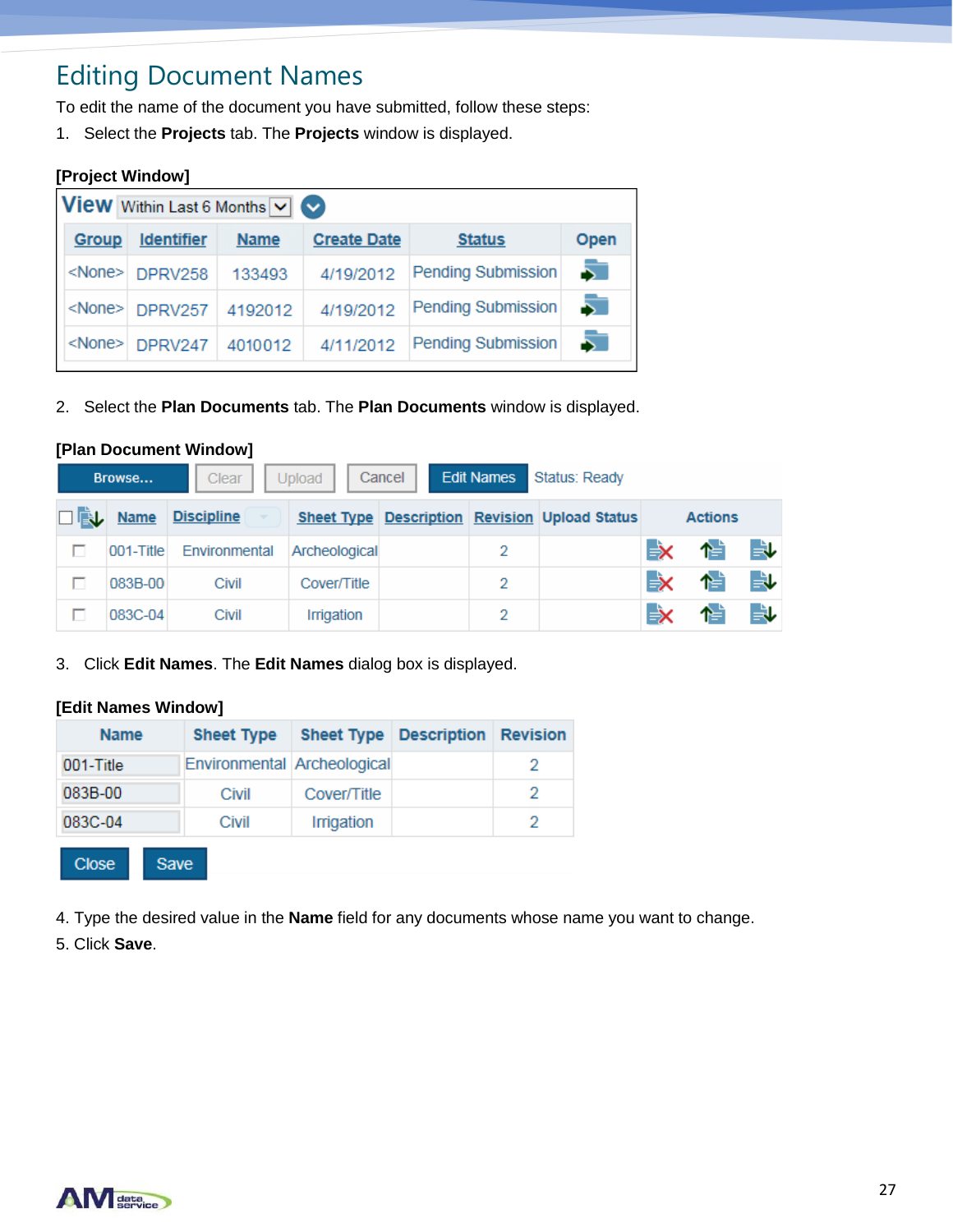# Submitting A Project

To submit a project for review, follow these steps:

1. Select the **Projects** tab. The **Projects** window is displayed.

|                                                      |             |                    |                           | [Projects Window] |  |  |  |  |  |  |  |  |
|------------------------------------------------------|-------------|--------------------|---------------------------|-------------------|--|--|--|--|--|--|--|--|
| <b>View</b> Within Last 6 Months $\vee$ $\heartsuit$ |             |                    |                           |                   |  |  |  |  |  |  |  |  |
| <b>Identifier</b>                                    | <b>Name</b> | <b>Create Date</b> | <b>Status</b>             | Open              |  |  |  |  |  |  |  |  |
| <none> DPRV258</none>                                | 133493      | 4/19/2012          | <b>Pending Submission</b> | 5                 |  |  |  |  |  |  |  |  |
| <none><br/><b>DPRV257</b></none>                     | 4192012     | 4/19/2012          | <b>Pending Submission</b> | 5.                |  |  |  |  |  |  |  |  |
| <none><br/>DPRV247</none>                            | 4010012     | 4/11/2012          | <b>Pending Submission</b> | 5.                |  |  |  |  |  |  |  |  |
|                                                      |             |                    |                           |                   |  |  |  |  |  |  |  |  |

2. Click the folder button for the project you want to add documents to. The **Project Information** window is displayed.

| <b>Project Information</b>                                     | <b>Plan Documents</b>   |  | <b>Review Documents</b>                |                            |
|----------------------------------------------------------------|-------------------------|--|----------------------------------------|----------------------------|
| <b>Approved Documents</b>                                      | <b>Related Projects</b> |  |                                        | <b>Project Invitations</b> |
| <b>Project</b>                                                 |                         |  |                                        |                            |
| <b>SPR102</b>                                                  |                         |  | <b>Project Information</b>             |                            |
| Group<br>Project Group 1                                       |                         |  | Name                                   | Project On                 |
| <b>Name</b>                                                    |                         |  | <b>Identifier</b>                      | SPR <sub>102</sub>         |
| Project One                                                    |                         |  | <b>Alternate ID</b>                    |                            |
| <b>Status</b>                                                  |                         |  |                                        |                            |
|                                                                |                         |  | <b>Review Type</b>                     | SPR - Site<br>Review       |
|                                                                |                         |  | <b>Site Address</b>                    |                            |
| <b>Review Status</b><br>Review Cycle 1, Open, Due<br>3/28/2018 |                         |  | <b>Address</b>                         | 123 Main<br><b>Street</b>  |
|                                                                |                         |  | City                                   | Anytown                    |
|                                                                |                         |  | State /<br>Province /<br><b>Region</b> |                            |
| Project Group                                                  |                         |  | <b>Postal</b><br>Code                  |                            |

#### **[Project Information Window]**

3. Select the appropriate **Action** hyperlink. Your project is uploaded for review.

**Note:** Depending on your system's configuration, you may have multiple actions to choose from. Contact your system administrator if you are unsure which action you should select to upload your project.

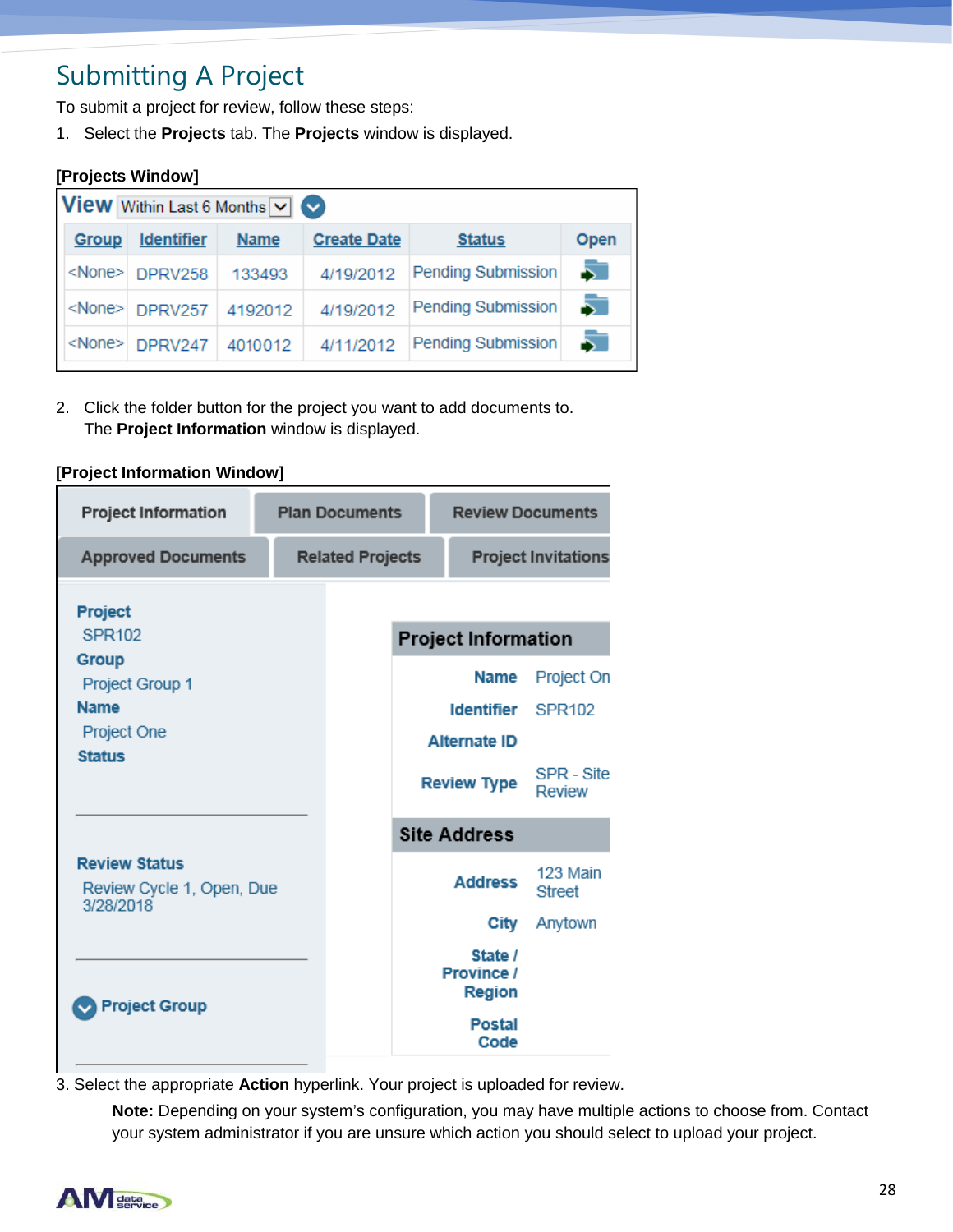# Searching for Projects

You can filter your project list using a variety of date criteria, as well as several advanced search options. The Plan Review site will only display projects that meet the criteria you have selected. To specify criteria to filter your project list, follow these steps:

1. Select the **Projects** tab. The **Projects** window is displayed.

### **[Projects Window]**

| <b>View</b> Within Last 6 Months $\boxed{\vee}$ |                         |             |                    |                    |      |  |  |
|-------------------------------------------------|-------------------------|-------------|--------------------|--------------------|------|--|--|
| <b>Group</b>                                    | <b>Identifier</b>       | <b>Name</b> | <b>Create Date</b> | <b>Status</b>      | Open |  |  |
|                                                 | <none> DPRV258</none>   | 133493      | 4/19/2012          | Pending Submission | 51   |  |  |
|                                                 | <none> DPRV257</none>   | 4192012     | 4/19/2012          | Pending Submission | 51   |  |  |
|                                                 | $\langle$ None> DPRV247 | 4010012     | 4/11/2012          | Pending Submission |      |  |  |

- 2. Use the **View** drop-down select list to specify a date or range of dates.
- 3. Select the blue arrow icon to display the **Advanced Search Fields** window.
- 4. Enter values in the available fields as desired.

|                                  | <b>Advanced Search Fields</b> |
|----------------------------------|-------------------------------|
|                                  |                               |
| <b>Project Name</b>              |                               |
| <b>Project ID</b>                |                               |
| <b>Alternate ID</b>              |                               |
| <b>Group Name</b>                |                               |
|                                  |                               |
| <b>Parcel ID</b>                 |                               |
|                                  |                               |
| <b>Site Address</b>              |                               |
| <b>Street Number</b>             |                               |
| <b>Street Name</b>               |                               |
|                                  |                               |
| City                             |                               |
| <b>State / Province / Region</b> |                               |
| <b>Postal Code</b>               |                               |
|                                  |                               |
| <b>Contact Company Name</b>      |                               |
| <b>Contact First Name</b>        |                               |
| <b>Contact Last Name</b>         |                               |
|                                  |                               |
|                                  | Find                          |

### **[Advanced Search Field Window]**

**Note:** By default, searches will only locate values at the beginning of a field. For example, if you search for Main in the **Street Name** field, the search will not return any projects with a **Street Name** of North Main Street. In order to locate values in the middle of a field, you must begin your search with a wildcard character: \*

4. Select **Find**. The project list will be updated to only display projects that match your specified criteria.

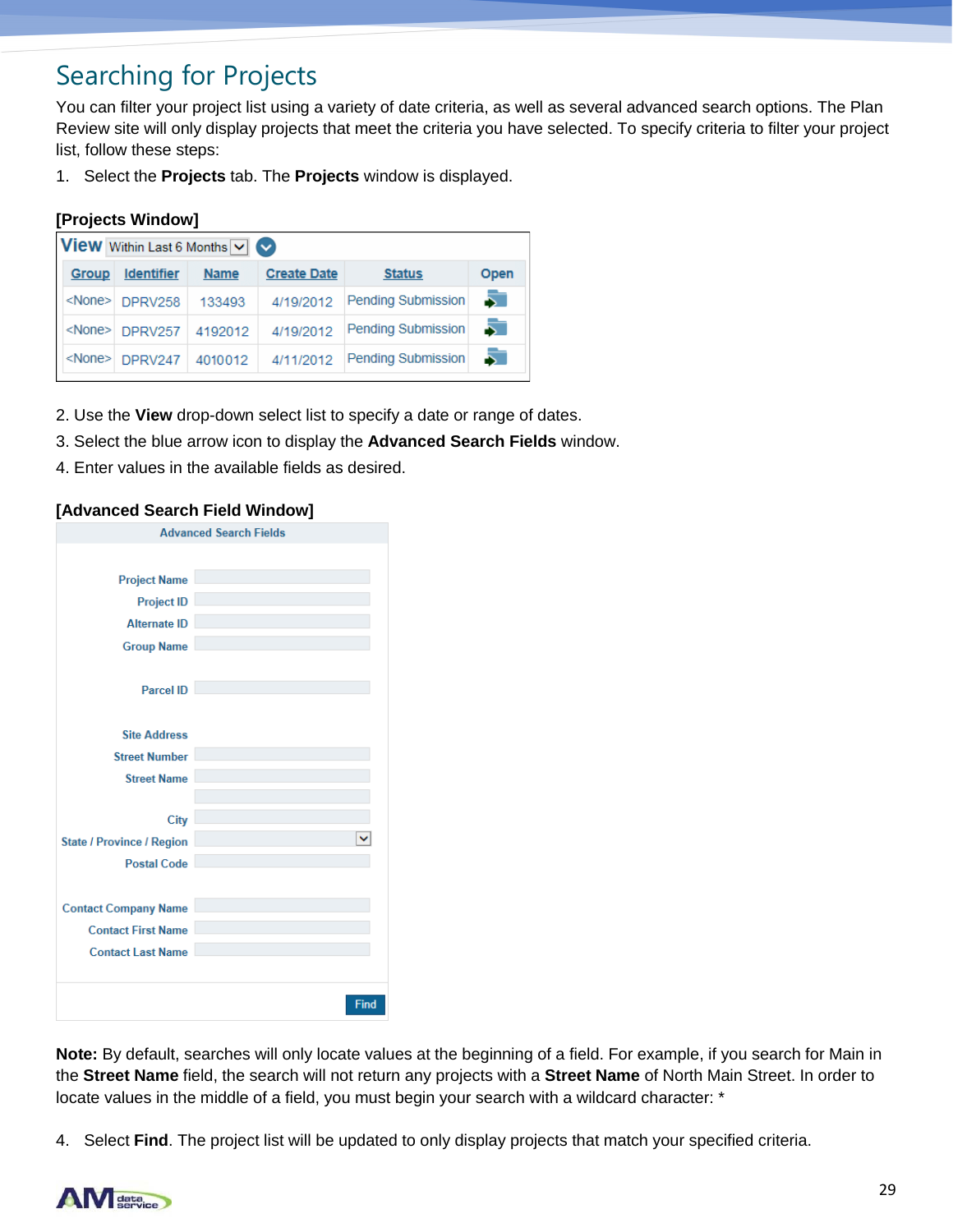# Inviting Other Users

You can grant access to a project that you have created to another person by sending them an invitation to your project. To send someone an invitation, follow these steps:

1. Select the **Projects** tab. The **Projects** window is displayed.

### **[Projects Window]**

| <b>View</b> Within Last 6 Months $\vee$ $\heartsuit$ |                       |             |                    |                           |      |  |  |  |
|------------------------------------------------------|-----------------------|-------------|--------------------|---------------------------|------|--|--|--|
| <b>Group</b>                                         | <b>Identifier</b>     | <b>Name</b> | <b>Create Date</b> | <b>Status</b>             | Open |  |  |  |
|                                                      | <none> DPRV258</none> | 133493      | 4/19/2012          | Pending Submission        |      |  |  |  |
|                                                      | <none> DPRV257</none> | 4192012     | 4/19/2012          | <b>Pending Submission</b> |      |  |  |  |
|                                                      | <none> DPRV247</none> | 4010012     | 4/11/2012          | Pending Submission        |      |  |  |  |

2. Click the folder button for the desired project. The **Project Information** window is displayed.

#### **[Project Information Window]**



3. Click the **Project Invitations** tab. The **Project Invitations** window is displayed.

**Manage Invitations Invite User** 

There are no project invitations.

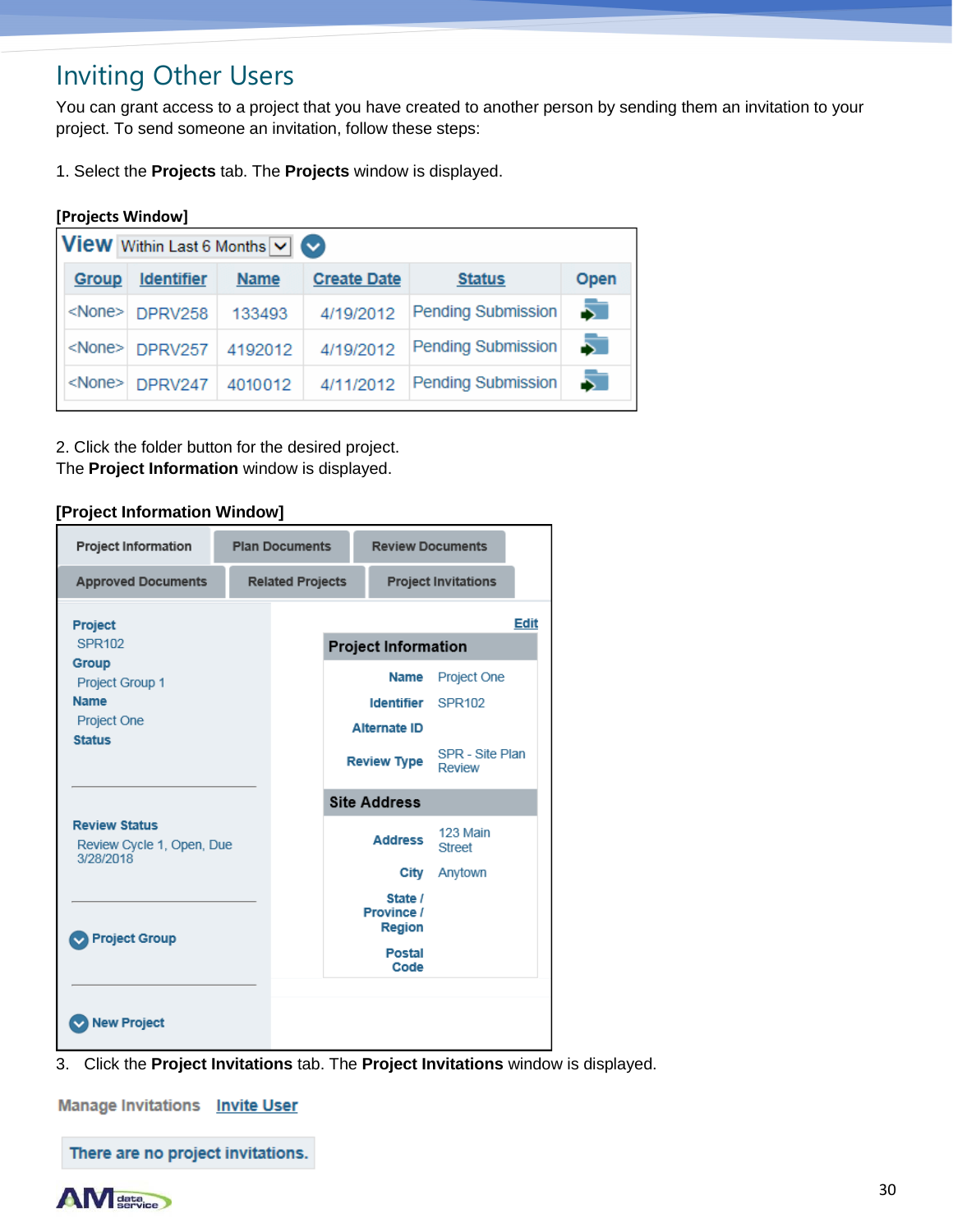4. Click **Invite User**. The **Invite User** window is displayed.

| [Invite User Window] |                                                              |               |  |  |  |  |
|----------------------|--------------------------------------------------------------|---------------|--|--|--|--|
| <b>Invite User</b>   |                                                              |               |  |  |  |  |
|                      | Invite user to $\vert$ Project $\odot$ Project Group $\odot$ |               |  |  |  |  |
| <b>Grant Access</b>  | <none></none>                                                | $\checkmark$  |  |  |  |  |
| Email address*       |                                                              | <b>Invite</b> |  |  |  |  |

5. Select one of the following options:

• **Project** - select this option to invite the specified person to the selected project.

• **Project Group** - select this option to invite the specified person to the project group assigned to the selected project. The invited user will be able to access all projects assigned to the project group of the selected project.

**Note:** These options are only displayed if the selected project has been assigned to a project group. 6. To change the access level to be granted to the user, select the desired access level from the **Grant Access**  drop-down select list. The following selections are available:

#### **[Option Description]**

| <b>View Only</b>     | When this option is selected, the user will only be able to view project information.       |
|----------------------|---------------------------------------------------------------------------------------------|
| <b>Upload Access</b> | When this option is selected, the user will be able to upload and delete documents from the |
|                      | project.                                                                                    |

7. Enter the e-mail address of the person you want to invite to view your project or project group into the **Email address** field.

8. Click **Invite**. The invitation will be sent to the specified address.

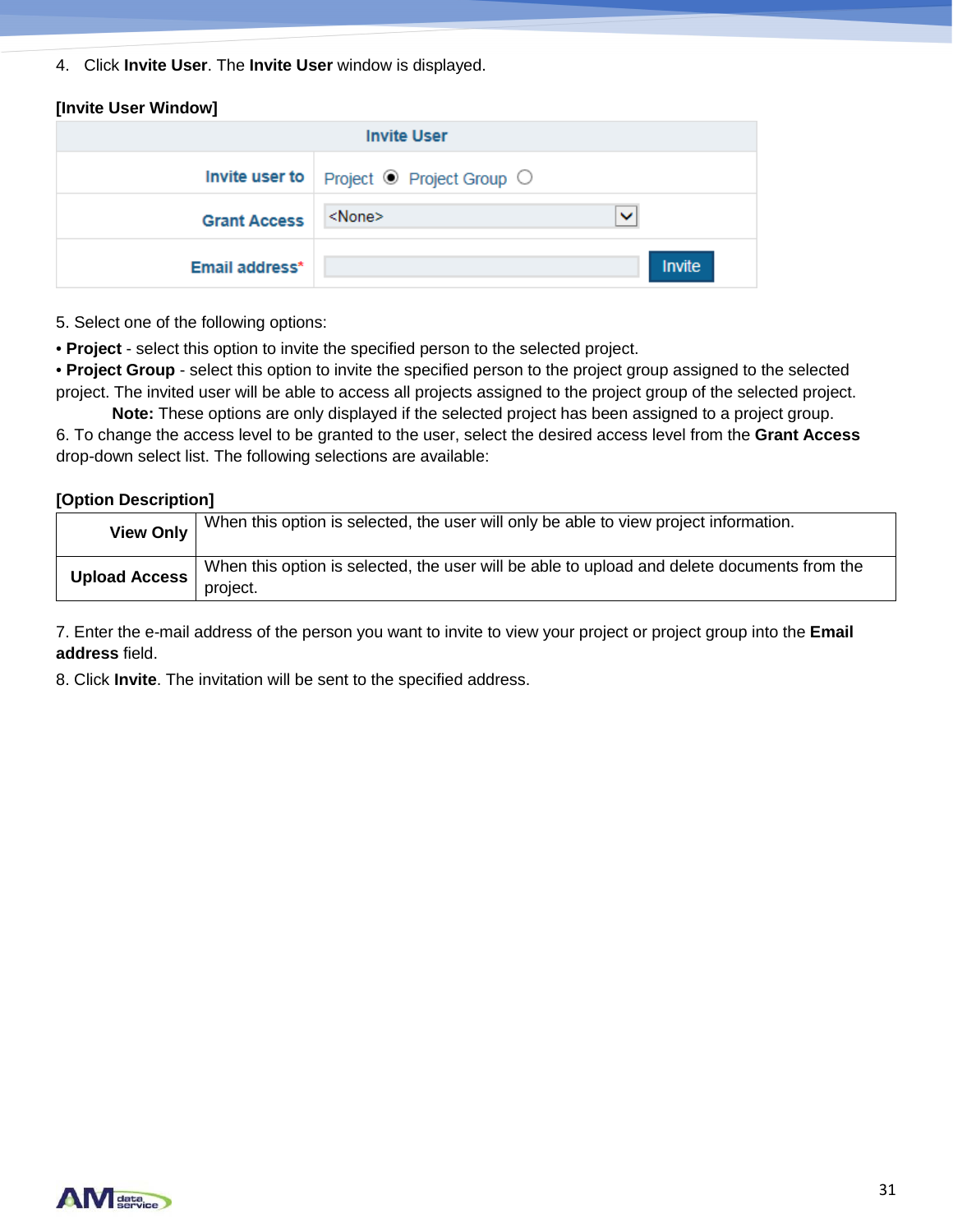# Managing Invitations

Once another user has accepted your invitation, you can manage the level of access that you are allowing them to have for this project. To manage the level of access your invitees have, follow these steps:

1. Select the **Projects** tab. The **Projects** window is displayed.

### **[Projects Window]**

| <b>View</b> Within Last 6 Months $\boxed{\vee}$ |                       |             |                    |                           |      |  |  |
|-------------------------------------------------|-----------------------|-------------|--------------------|---------------------------|------|--|--|
| <b>Group</b>                                    | <b>Identifier</b>     | <b>Name</b> | <b>Create Date</b> | <b>Status</b>             | Open |  |  |
|                                                 | <none> DPRV258</none> | 133493      | 4/19/2012          | <b>Pending Submission</b> | 5    |  |  |
|                                                 | <none> DPRV257</none> | 4192012     | 4/19/2012          | <b>Pending Submission</b> | 51   |  |  |
|                                                 | <none> DPRV247</none> | 4010012     | 4/11/2012          | <b>Pending Submission</b> | 51   |  |  |

2. Click the folder button for the desired project. The **Project Information** window is displayed.

| <b>Project Information</b>                                     | <b>Plan Documents</b>   |  | <b>Review Documents</b>                                 |                                  |
|----------------------------------------------------------------|-------------------------|--|---------------------------------------------------------|----------------------------------|
| <b>Approved Documents</b>                                      | <b>Related Projects</b> |  |                                                         | <b>Project Invitations</b>       |
| Project<br>SPR102                                              |                         |  | <b>Project Information</b>                              |                                  |
| Group<br>Project Group 1<br><b>Name</b><br>Project One         |                         |  | <b>Name</b><br><b>Identifier</b><br><b>Alternate ID</b> | Project Or<br>SPR <sub>102</sub> |
| <b>Status</b>                                                  |                         |  | <b>Review Type</b>                                      | SPR - Site<br><b>Review</b>      |
|                                                                |                         |  | <b>Site Address</b>                                     |                                  |
| <b>Review Status</b><br>Review Cycle 1, Open, Due<br>3/28/2018 |                         |  | <b>Address</b>                                          | 123 Main<br><b>Street</b>        |
|                                                                |                         |  | City                                                    | Anytown                          |
| <b>Project Group</b>                                           |                         |  | State /<br>Province /<br><b>Region</b>                  |                                  |
|                                                                |                         |  | <b>Postal</b><br>Code                                   |                                  |

### **[Project Information Window]**

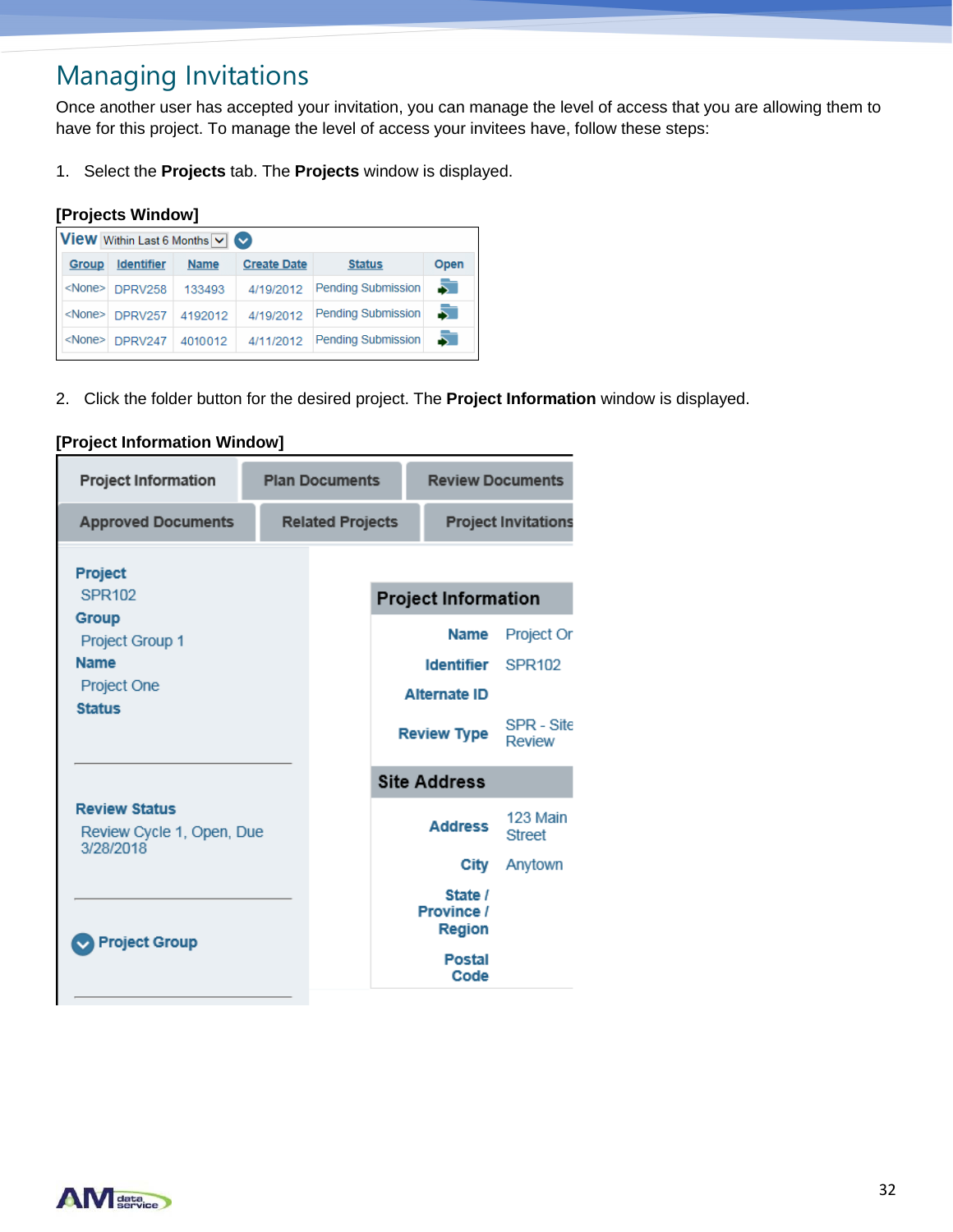- 3. Click the **Project Invitations** tab. The **Project Invitations** window is displayed.
- 4. Click **Manage Invitations**. The **Manage Invitations** window is displayed.

# **[Manage Invitation Window]**

| <b>Email address</b>          | <b>User name</b> Invitation Type | <b>Status</b> | <b>Grant Access</b>       | <b>Revoke Access</b> |
|-------------------------------|----------------------------------|---------------|---------------------------|----------------------|
| submitter@email.com SUBMITTER | Group                            |               | Upload Access View Only V | $\infty$             |

5. To change a user's access level, select the desired access level from the user's **Grant Access** drop-down select list. The following selections are available:

#### **[Option Description]**

| View Only   When this option is selected, the user will only be able to view project information. |
|---------------------------------------------------------------------------------------------------|
| <b>Upload Access</b>   When this option is selected, the user will be able to                     |

6. Click the **Check** icon to save your changes.You can also select the **X** icon to revoke a user's access to the project entirely.

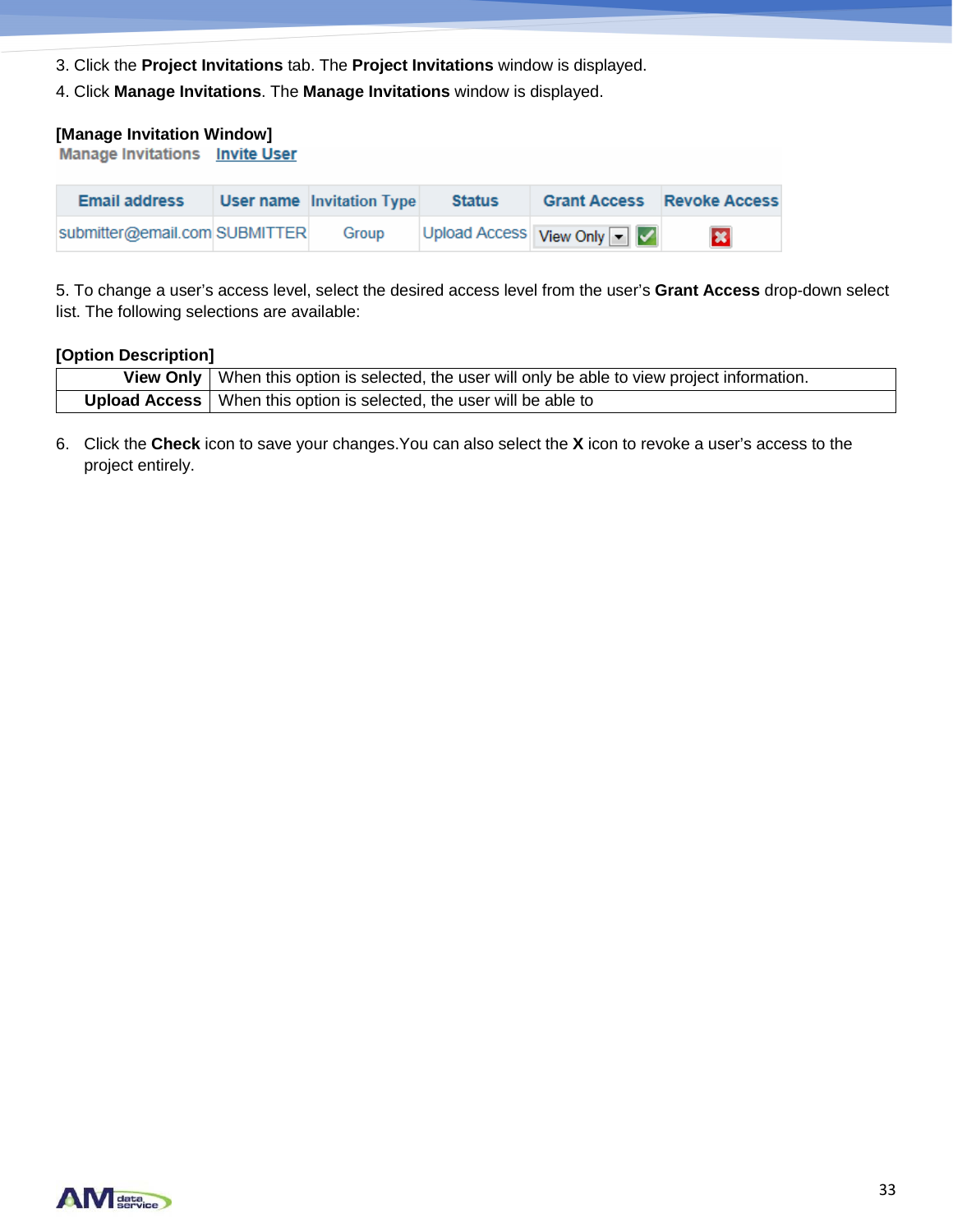# Viewing Related Projects

You can view a list of all projects related to the currently selected project by the assigned Project Group. To do so, follow these steps:

1. Select the **Projects** tab. The **Projects** window is displayed. upload and delete documents from the project.

### **[Projects Window]**

| <b>View</b> Within Last 6 Months $\vee$ $\heartsuit$ |                       |             |                    |                           |      |  |  |
|------------------------------------------------------|-----------------------|-------------|--------------------|---------------------------|------|--|--|
| Group                                                | <b>Identifier</b>     | <b>Name</b> | <b>Create Date</b> | <b>Status</b>             | Open |  |  |
|                                                      | <none> DPRV258</none> | 133493      | 4/19/2012          | Pending Submission        | 5    |  |  |
|                                                      | <none> DPRV257</none> | 4192012     | 4/19/2012          | <b>Pending Submission</b> |      |  |  |
| <none></none>                                        | DPRV247               | 4010012     | 4/11/2012          | <b>Pending Submission</b> | 5.   |  |  |

2. Select the folder button for the project you want to add documents to. The **Project Information** window is displayed.

#### **[Project Information Window]**

| <b>Project Information</b>                                     | <b>Plan Documents</b> |                         |                            | <b>Review Documents</b>                |                           |
|----------------------------------------------------------------|-----------------------|-------------------------|----------------------------|----------------------------------------|---------------------------|
| <b>Approved Documents</b>                                      |                       | <b>Related Projects</b> | <b>Project Invitations</b> |                                        |                           |
| Project                                                        |                       |                         |                            |                                        |                           |
| SPR102                                                         |                       |                         |                            | <b>Project Information</b>             |                           |
| Group<br>Project Group 1                                       |                       |                         |                            | Name                                   | Project On                |
| <b>Name</b>                                                    |                       |                         |                            | Identifier                             | SPR <sub>102</sub>        |
| Project One                                                    |                       |                         |                            | <b>Alternate ID</b>                    |                           |
| <b>Status</b>                                                  |                       |                         |                            |                                        |                           |
|                                                                |                       |                         |                            | <b>Review Type</b>                     | SPR - Site<br>Review      |
|                                                                |                       |                         |                            | <b>Site Address</b>                    |                           |
| <b>Review Status</b><br>Review Cycle 1, Open, Due<br>3/28/2018 |                       |                         |                            | <b>Address</b>                         | 123 Main<br><b>Street</b> |
|                                                                |                       |                         |                            | City                                   | Anytown                   |
|                                                                |                       |                         |                            | State /<br>Province /<br><b>Region</b> |                           |
| <b>Project Group</b>                                           |                       |                         |                            | <b>Postal</b><br>Code                  |                           |

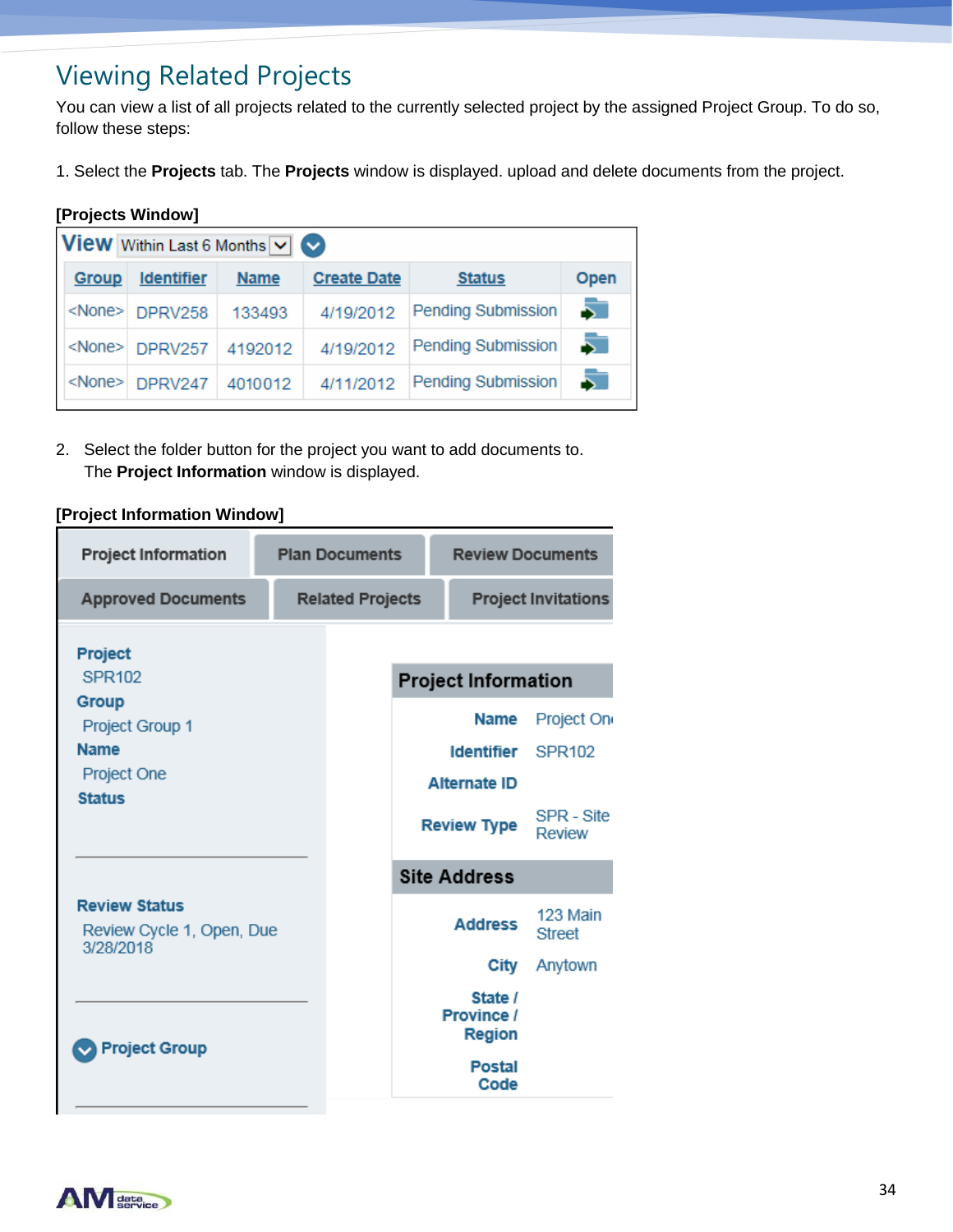3. Select the **Related Projects** tab. The **Related Projects** window is displayed.

| [Related Projects Window] |                   |                              |                           |             |
|---------------------------|-------------------|------------------------------|---------------------------|-------------|
| Group                     | <b>Identifier</b> | <b>Name</b>                  | <b>Create Date Status</b> | <b>Open</b> |
| Project Group 1 RT117     |                   | 133492                       | 5/11/2017                 | Б           |
| Project Group 1 RT115     |                   | International Road 2/15/2017 |                           | 5           |

4. For more details on a specific project, you can click on the folder button for the project you want to open.

# Viewing Reviewed Documents

Project reviewers will review your submitted plans and add comments or markups to any sheets that require modification. These updated documents will then be posted onto your Plan Review site, under the **Review Documents** tab. When you see a document in this tab, you should review the document to determine the issue, modify your document so that the issue is resolved, then re-submit your document for another review cycle.

### Downloading Documents

To download a document that has been reviewed, follow these steps:

1. Select the **Review Documents** tab. All available documents will be listed in the **Review Documents** window.

### **[Review Documents Window]**

| $\square$ in $\blacktriangleright$ | <b>Name</b>      | <b>Document Date</b> | <b>Download</b> |
|------------------------------------|------------------|----------------------|-----------------|
|                                    | Plan - 2/15/2017 | 2/15/2017            | 良し              |

2. Select a review cycle from the **Review Cycle** drop-down select list to filter the list of available documents.

3. Click on the document download button to download the document.

**Tip:** You can also download multiple documents as a compiled ZIP file. To do so, select the check box next to every document you want to include in the ZIP file, then click the zip download button.

4. Review all comments and markups that have been made by your plan reviewer(s).

5. Revise your plan document(s) as noted by the reviewers and save the revised documents using the same file name as the original document.

**Note:** When re-uploading a document, the document must use the exact file name that the original document initially used so that the modified document is correctly uploaded as a revision of the original document.

6. Re-upload the document. For more information on uploading documents.

# Downloading Approved Documents

Submitted documents that have been approved and require no modifications are displayed in the **Approved Documents** tab. The **Approved Plan Sets** option allows you to download a set of approved documents and any comment letters, while the **Approved Plan Sheets** option allows you to download one or more approved plan sheets by themselves.